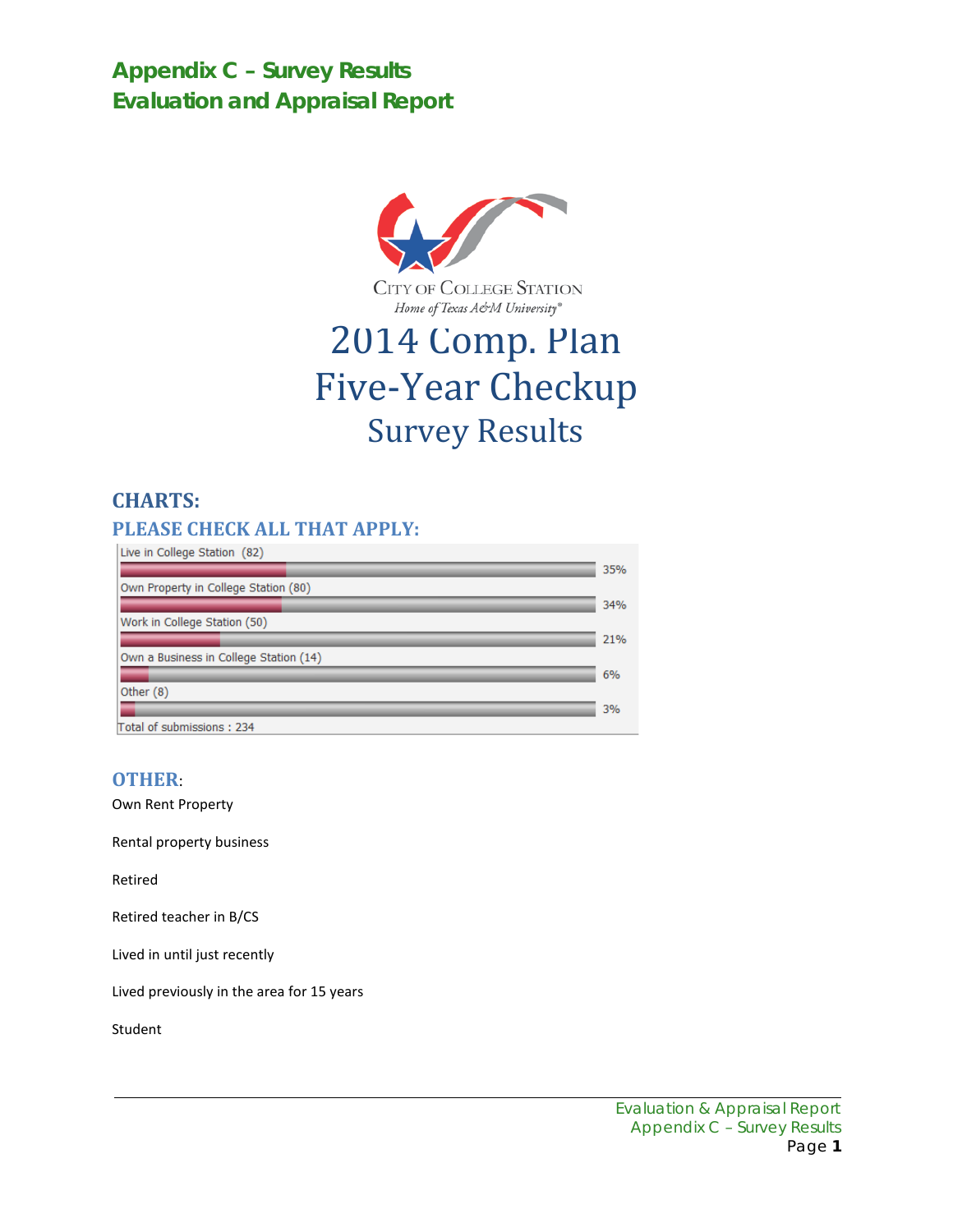### **WHAT ARE YOUR TOP THREE PRIORITIES OVER THE NEXT 10 YEARS?**

| Neighborhood integrity (50)                |     |
|--------------------------------------------|-----|
|                                            | 18% |
| Traffic circulation (46)                   |     |
| Community image/appearance (33)            | 16% |
|                                            | 12% |
| Jobs and economic development (29)         |     |
|                                            | 10% |
| Public safety services (police, fire) (20) |     |
| Parks and recreation facilities (17)       | 7%  |
|                                            | 6%  |
| Utilities (water, sewer, electricity) (16) |     |
|                                            | 6%  |
| Planning for compatible land uses (15)     |     |
| Redevelopment efforts (13)                 | 5%  |
|                                            | 5%  |
| Historic buildings and areas (10)          |     |
|                                            | 4%  |
| Drainage and flooding (10)                 |     |
| Environmental protection (10)              | 4%  |
|                                            | 4%  |
| Housing needs (8)                          |     |
|                                            | 3%  |
| Other: (8)                                 |     |
| Total of submissions: 285                  | 3%  |
|                                            |     |

### **OTHER:**

Denser development with public transportation to take cars off the road.

We need to review the city codes related to unrelated individuals living in homes -- they do not seem to be sufficient to address issues that are arising in neighborhoods

The arts

Improved traffic safety

High speed internet

Reducing taxes

Interregional transportation

Fiber optic internet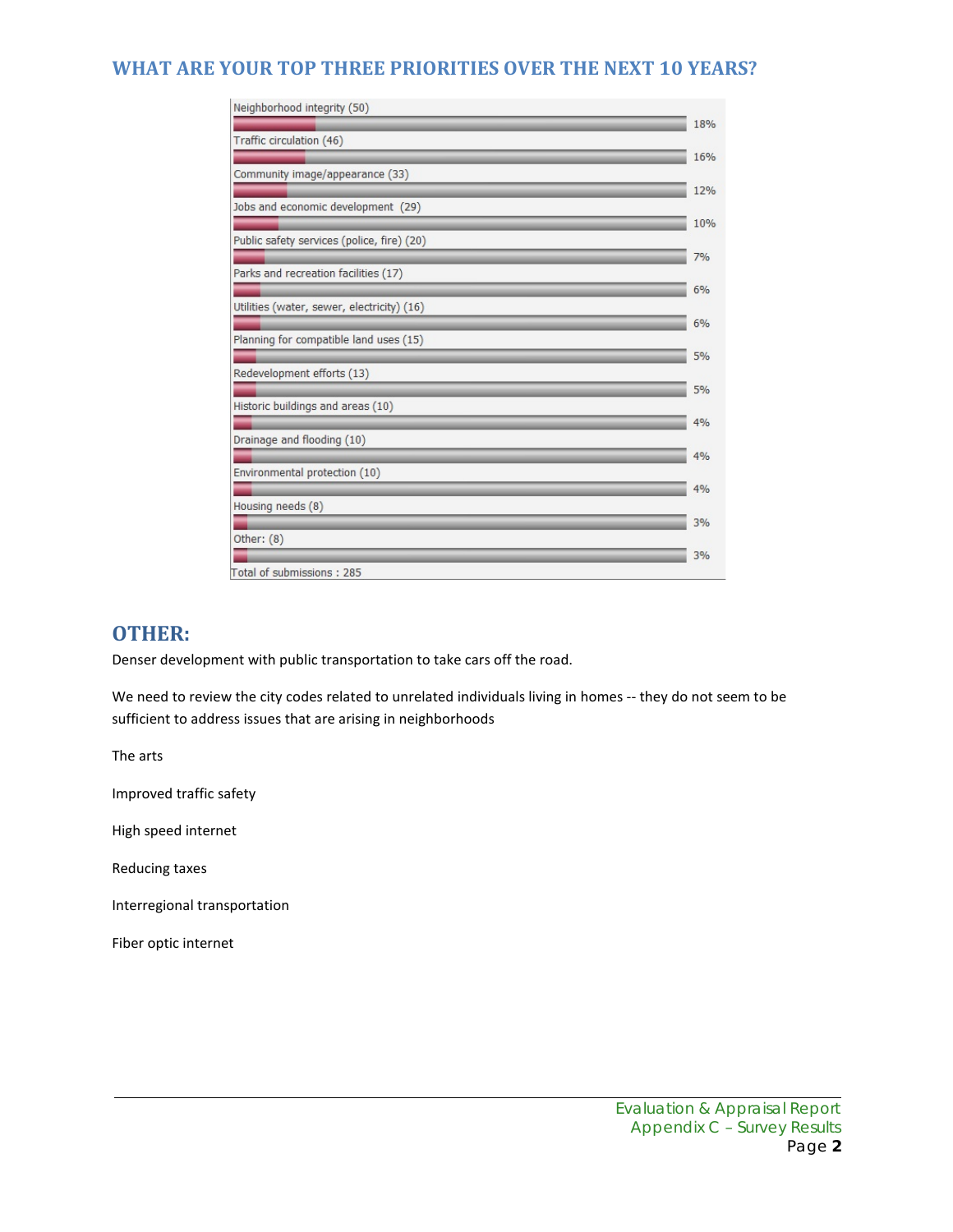### **TEXT RESPONSES:**

# **WHAT DO YOU CONSIDER "SUCCESSES" IN THE CITY OF COLLEGE STATION OVER THE PAST FIVE YEARS?**

The city election was moved to November which gives students more of a chance to be involved. The city locked in Kyle Field for 30 years with the Hotel Occupancy Tax money which means the city will probably be able to get the complex for its own stadium if it wants to have a sports team as it grows older and larger. Historically nothing has remained the same with either the city of Texas A&M and Kyle Field will be obsolete and of little value when compared with the advances occurring in the next thirty years. Probably the campus will move west and no one will want the stadium unless lodgings grow up in the area to house VIPs so they can walk to the games. Also all of these high rise student housing complexes in Northgate will have depreciated and become low income housing in all probability as has happened on the south side in the city. The Lexington Apartments/Sevilla were once new as the high rises are now. Look at their evolution. Getting the new buildings with the 100 year leases along University and Texas that they are building now - both buildings and roads - it seals that area off for the foreseeable future and the city can grow elsewhere into new things. Texas A&M becomes less a driving engine and other things can be developed to diversify the area's economy. Urban renewal can eventually be used to redevelop the area when needed. The city will be forced to cross either Carter Creek or the Brazos River or both as everything is solid and unmovable for 30 to 100 years at a time when we move into space travel and the University plays its role where there is open room to build new departments. Look at what Northgate became in the last 150 years as an example.

Growth of the South College Station, neighborhoods growing south, new high school

Growth. Safe and great for families and raising children (a lot of city programs for young children).

Improvement of bicycle lanes and paths.

Coordinated Growth.

Denser development in Northgate area.

Turning the proposed Super Wal-mart from the then underdeveloped Rock Prairie and 6 to the existing Wal-mart at 2818

Success, would be the amount of multi-modal facilities such as bike lanes being put on the ground. The other success is placing the A&M students closer to campus and away from neighborhoods. Finally, having developers mitigate for their traffic impacts.

I can literally think of nothing. You are a city government that does not represent the citizens, but literally functions like a business. However unlike a business you use force-the force of law. I have always been an avid outdoors person. One thing you would expect the city to do is care about the safety of its citizens. While fully obeying traffic laws, I have nearly been run over 5 times in the last 2 years. Yet the city takes down the traffic cameras, which was significantly slowing drivers. Considering the complete invasion by the government of our privacy, traffic cameras, being in public spaces, were simply not an invasion of privacy, but a much needed safety measure.

The city of College Station has done a great job with responsible growth. The type of development in the city is first class and well planned. Hiring Kelly Templin. That was a great move.

Great variety of programs for citizens and excellent promotion of these programs.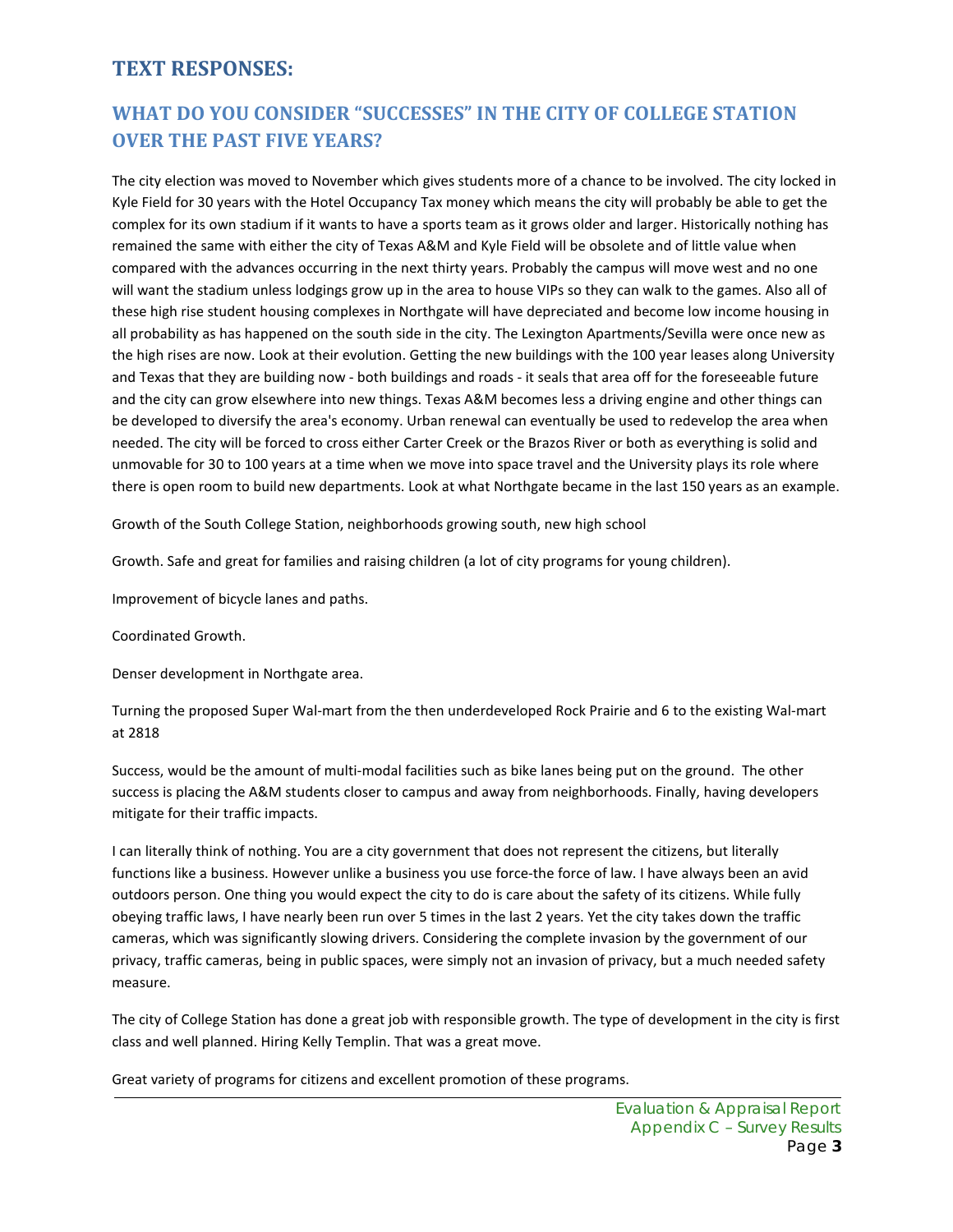#### Define Successes

The growth; unbelievable.

Widening Texas Ave; Harvey Mitchell Parkway and Wellborn Rd intersection; Northgate area improvements; Business build out East University Drive; South College Station road improvements and subdivisions; annex of Wellborn

The infill developments happening in Northgate are a good thing. Let see if we can get it to spread to other areas... Wellborn between Southwest and George Bush is run down and can easily be redeveloped; it is also an entrance to Texas A&M and is a gateway to College Station that seems to be ignored.

Good roads, great sidewalks, plenty of parks.

Schools doing better than other cities. City run without a lot of disruption. Activities for seniors. Low crime in recent past but now growing. A friendly and pleasant place to live.

I have lived in the area for just over 3 years, and just in that time it seems the city is growing exponentially. The new development in property and medical facilities has been a great success in cleaning up older areas of town and increasing number of jobs, as well as providing needed medical support for seemingly over crowed hospitals.

(1) Good trash/yard waste and recycling programs. Please add electronics recycling. (2) Implementing the reconfiguration of on/off ramps along the Hwy 6. (3) Green actions that use clean, but unpotable water to water fields at Veterans' Park. (4) Adding wind power to the electrical grid. (5) Solar panel (PV) subsidy. Expand it to provide more green energy. (6) The one-page newsletter with the utilities bill.

Growth of new businesses and new student endeavors.

Infrastructure improvements

The parks are great and well maintained.

The comprehensive planning and the various city committees that upheld it are to be congratulated. It has helped keep the integrity of the neighborhoods in check. I also appreciate the care put toward our city's parks.

Bringing new businesses into the City to increase tax revenues. Keeping the City attractive and clean. Creating the medical district along Rock Prairie. The improvements to Northgate-Any inner city revitalization project that improves the appearance of the city and encourages re-development.

Completing the construction on Wellborn Rd. Taking down the red light cameras. Conducting neighborhood meetings for residents' input. Continuing to broadcast City Council (& other) meetings. Completing a new drainage study and initiating drainage enhancements. Continued improvements to Veterans' Park.

Development and maintenance of neighborhood associations; development of comprehensive plans for neighborhoods that emphasize neighborhood integrity AND that the city backs up; building a new fire station on University Drive; keeping citizens aware of what is happening through more ways than just "posting" something on the website.

Can't think of any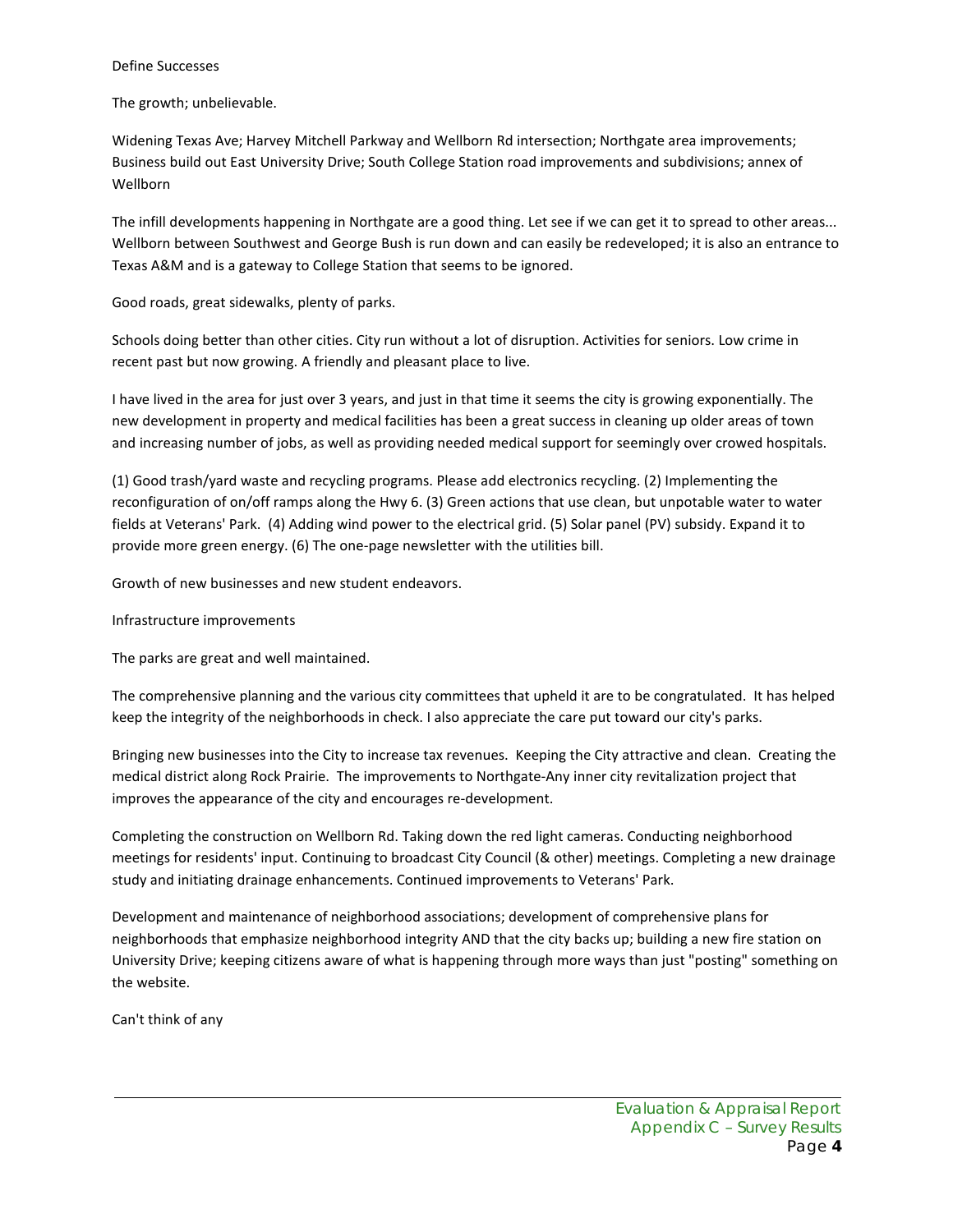--Addition of Barron Road exit. --plans to expand Lick Creek park. --completion of Fitch Parkway and alteration of Greens Prairie and Arrington Rd, but signage can be confusing. --apparently smooth transition of school population to new elementary school

Moved to CS Aug. 2013.

Continuing support for parks and recreation for all ages of city residents.

Efforts to improve major drainage ways. Limited improvement in approaches to street development, as seen in some newly developing areas.

College Station is a university town with diverse entertainment and resources, such as parks, available to the public.

It feels very family friendly. Lots of awesome parks, walking trails, etc.

Parks.

Redevelopment, and infrastructure improvements have been great successes.

Avoiding disagreements between the neighborhoods and business communities.

New stores and restaurants, building of more schools, police response time is great, rezoning of schools,

Traffic light timing along business 6 really has improved traffic flow. I stop less and I think my gas mileage to/from work improved.

College Station has succeeded in attracting new businesses and residents over the past five years. I have enjoyed seeing long-empty buildings renovated or demolished to make way for new businesses and housing. College Station has also improved the roads and infrastructure to better accommodate the growth and change. Parks have been maintained to attract residents, visitors and events. Though utilities have increased, they are still good services that are meeting the needs of this resident.

Attraction of industrial businesses to the area, development of the Hwy 6 corridor, retaining wall on Northgate, parks - our parks are AWESOME!

The new cemetery and improvements to major road corridors, mostly by TXDot but also by the city. Using Wolfpen Creek space for Christmas more than Central Park although the traffic and parking issues are terrible for the nearby neighborhood (like Carnation Street where our kids live).

(1) Developing adequate housing for families and students. (2) The upkeep of the parks and development of new parks. (3) The streets, public areas, and most neighborhoods seem very clean and well taken care of.

Cleaning up along geo bush east and making this street commercial on east side

The commercial and University Dr. "type" development. Northgate, restaurant row area.

Generally & importantly, a shift from a governance of adversarial to business to a pro-business environment. The city officials and staff seem more in a "how to" than "do it our way" mind set.

Roadways have gotten better.

Medical corridor. Widening of Texas ave.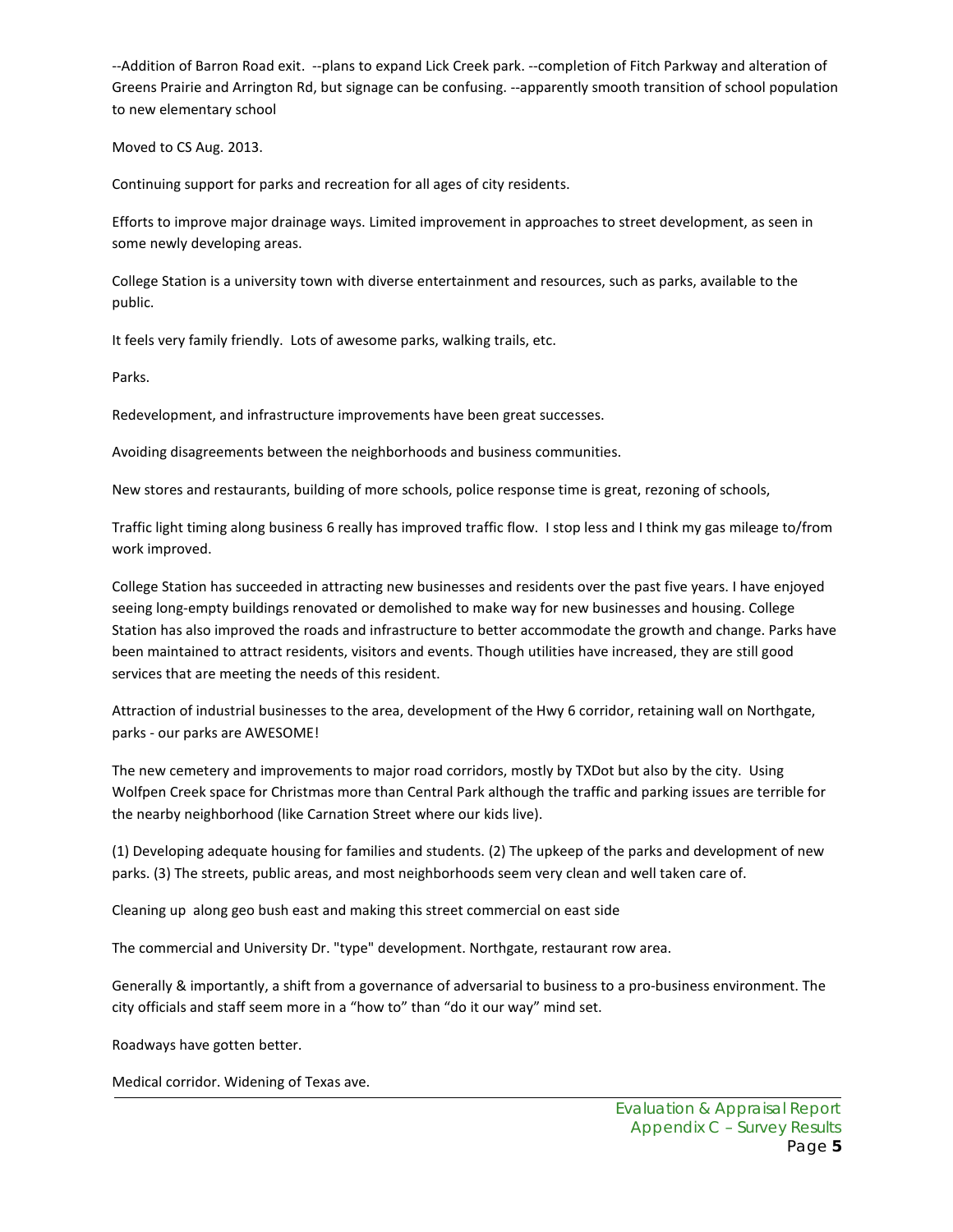Redevelopment of "inner" areas.

Street improvements. Improved police and fire protection. Excellent trash and recycling services

Trees planted on highway, new development looking nicer, requiring rental properties to register.

More parks and new businesses are coming.

Scott & White Hosp, upgrade of Bird Pond road, Medical District?, Rock Prairie overpass, Barron Rd, Barron Rd overpass, Tower Development, Sale of S/W building to Papa's. Sale of Triangle Bowl after the even bigger failure of buying it.

Building bypasses

Wolf Pen summer concert series

Lots of new restaurants, new construction in housing, increase in fire and police, new S&W hospital

College Station has a lot and will have a lot more college students in the future. It is unfortunate that people do not take care of rental property like they take care of their own (generally). One of the great programs CS does is the trash pick-up. You pick up tree limbs when people trim trees. You pick up the furniture and mess students leave (if they just put it out by the street). You have nice trash cans with City logo. Thanks for picking up hazardous waste...wish you would do it more often.

Reduction of crime in area just south of the university. Feel safer now.

(1) Updates to city parks (2) Use of our Comprehensive Plan to protect the integrity of our neighborhood from drastic and inappropriate changes to properties by investors. "

Abandonment of the Convention center idea.

Considerable growth w/ concomitant benefits and liabilities. One nice newly developed area is by Consolidated High School where all people now have access to a pretty and useful walking path/sidewalk. (Yea for the high school students for providing the impetus for this!) Future developments should all require use of sidewalks or walking paths. The larger we become, the more important this walking, and perhaps even bicycle access, will become.

#### None

Growth. New businesses. Strong housing market. Improvements in northgate.

Improvement of quality of life, a long range plan for improving.

Business development, road improvement

Enforcing the Comprehensive Plan which protects neighborhood integrity. Outstanding professionalism of Ms. Morgan Hester, Planning & Development Services. Excellent competence and performance of the city workers I have encountered recently. Abandoning the misguided plan to destroy the last large green region in a residential neighborhood, west of Ashburn Avenue, by cutting down the trees and forcing a public path through near creek and houses. Getting rid of red light cameras and other harassment of safe drivers, who were issued very punishing tickets for infinitesimal traffic violations, like right turns at stop signs or red lights at 1-3 miles per hour. Getting rid of Mayor White.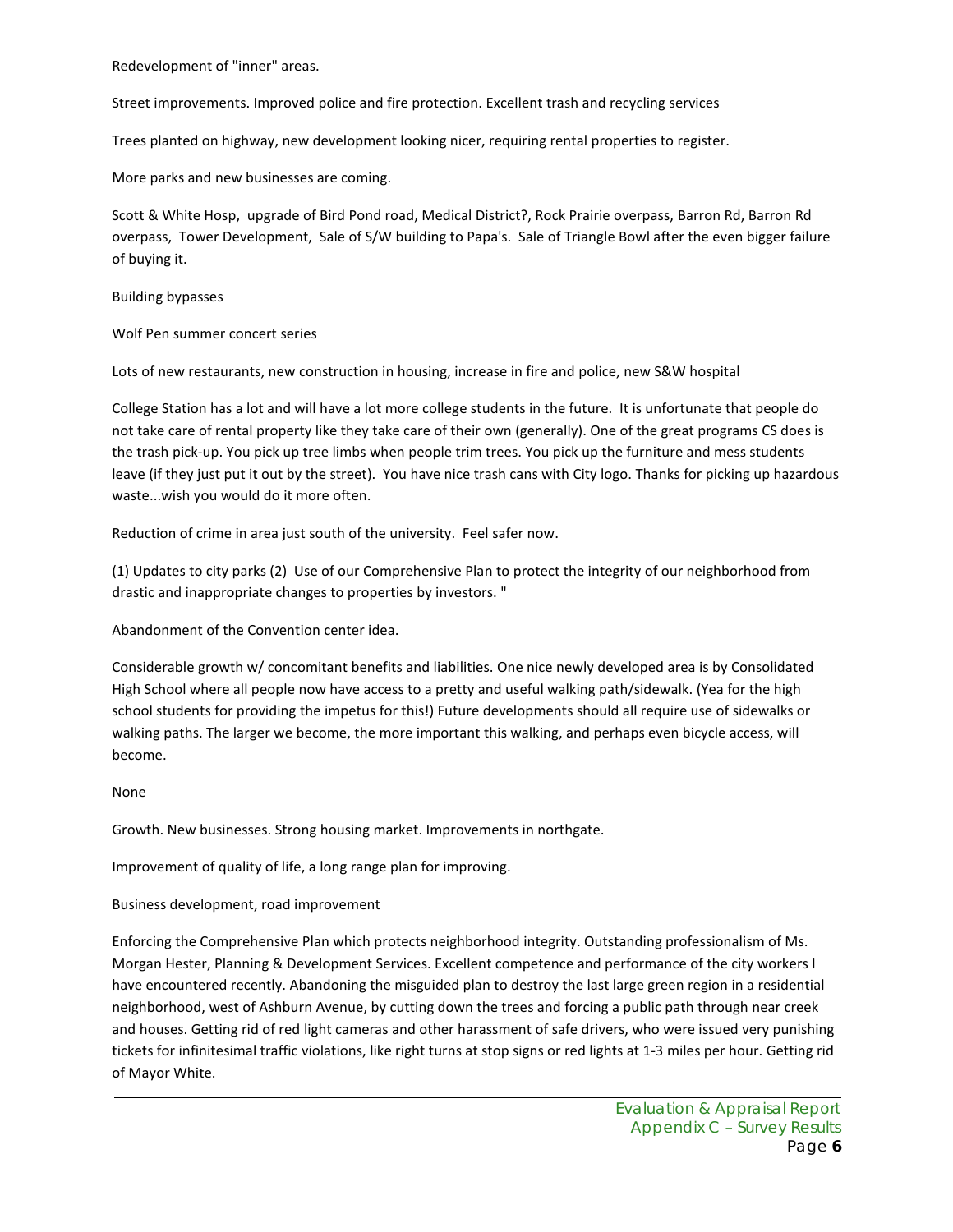City services provided by the city.

The Wolf Creek Park area and its trails. The redevelopment of certain housing areas south of the University, in and around the "state streets."

Business development

New industries and residents

Increase in non college related businesses. Opening of interesting businesses, like brewery, distillery.

None! Just continuous construction!

Given the general deterioration of quality of life for families in CS, there aren't many.

The new fire stations are wonderful!

The college's expansion and reputation are an on-going plus for College Station.

Encouraging more dense student housing near the university.

Not aware of any, continued to grow via A&M ties

Having a small enough city to get around with all the great shopping and food places that big cities have.

The actual urbanization of a portion of Northgate.

ClickFix etc. is a cool program.

Excellent trash service. Safe and good feel about the city.

Master plans and various neighborhood plans.

Steady economic growth.

Infrastructure improvements, widened roadways, new businesses/restaurants/lodging

Downtown Bryan has been a huge success with the events and community involvement of First Friday. Through the past five years as a student, I have really enjoyed having a place to go with an urban feel. I think it is really important to have places where the community can gather. Also involvement with the students of the Architecture department in First Friday events has been a success. Linking the University and the Community has been successful and any way to do this really enhances the lives of the students during their college experience.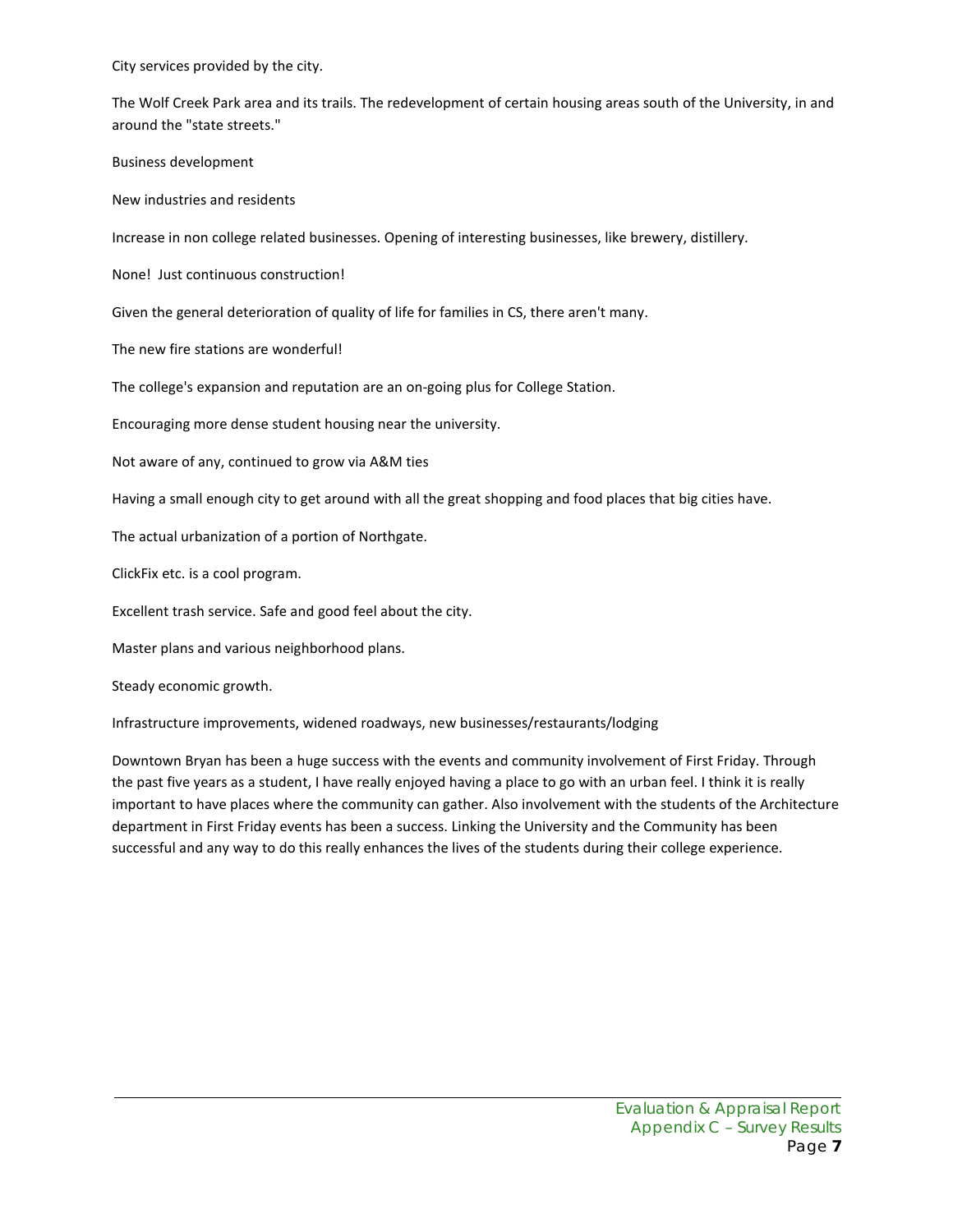# **WHAT DO YOU CONSIDER "SHORT-COMINGS" IN THE CITY OVER THE PAST FIVE YEARS?**

The passing of the changes to the city charter making a recall more difficult. In Washington, DC Mayor Marion Berry I believe it was had problems with the FBI regarding drugs and once free became Mayor again. If one must have a proven criminal charge against a politician to recall them they may not be removable even if they go to jail in Texas. If a small group gets someone into office and the whole city wants them out of office it might not be enough to remove them from office. Aside from embarrassing a few politicians the system we had seemed to have worked just fine. The council members remained in office and the world continued turning. A lack of diversification in recreation and the areas to develop it. Everything seems to have to make a buck for anyone to do anything new so we mostly have drinking and students passing out in planters in Northgate and things like that. There is very little to do for fun in the city and no one seems to be brainstorming new areas like planetariums or public aquariums or specialized libraries - maybe one devoted to public recreation information even. There seems to be no plan on how to handle drones and what the people flying them as a hobby can do, no area for people to play chess and checkers outdoors in matches, is there a dog park yet, no waterfront development like San Antonio has, no regular place to sell arts and crafts where people can have drinks and pastries and walk around just looking. You want to have lots of retirees in the city but have little or nothing for them to do and have a crime problem with groups of men robbing people and girls being kidnapped from the street and kids riding their bike home not making it safely. The city is not safe for old people to take a stroll or young people either for that matter. Having rolling blackouts yearly because there is not enough electricity available. News department requests in winter and summer to save enough energy so the grid does not collapse - one bulb and the tv on at most - the city handles the electricity so why can't it come up with additional local generation? We have moving water so why not use it to turn a generator? We have wind and sun. The city and state build dangerous intersections. Look at the geometry of the left turn lanes on Texas Ave at Southwest Parkway and how you cannot see a car coming due to the orientation of the car facing you. All they have to do is narrow down the divider separating the lanes so the angle or wideness of view is increased. At Holleman and Texas there are lights that under certain conditions blind drivers at night as they turn left from Texas onto Holleman. There are lighting contractors who make a living focusing light where it should go - bank parking are for instance - and not wasting it in light pollution.

Restaurants around hwy 40, not fast food, stop light at 40 and Victoria, more athletic fields (baseball).

There is a need for bigger and better athletic complex for youth. Not enough fields for football and baseball. Kids need to be active, but when there is nowhere to go to practice or even go hit or a throw a ball with friends, kids are more likely to do something that is not productive or even get in trouble.

Not enough improvement in bicycle lanes and paths. Increase in crime.

Traffic - needs better infrastructure

Not student friendly; traffic issues are worsening around campus and commercial areas on Texas

Spread of rental housing within neighborhoods with minimal rules and lack of enforcement by the city to prevent housing built specifically for students being placed in single-family neighborhoods

Short-comings, catering to slum lords and developers that convert single-family homes to 4 bed and 4 bath rentals. Lack of minority representation on City Council, Planning and Zoning and upper and mid management on City staff.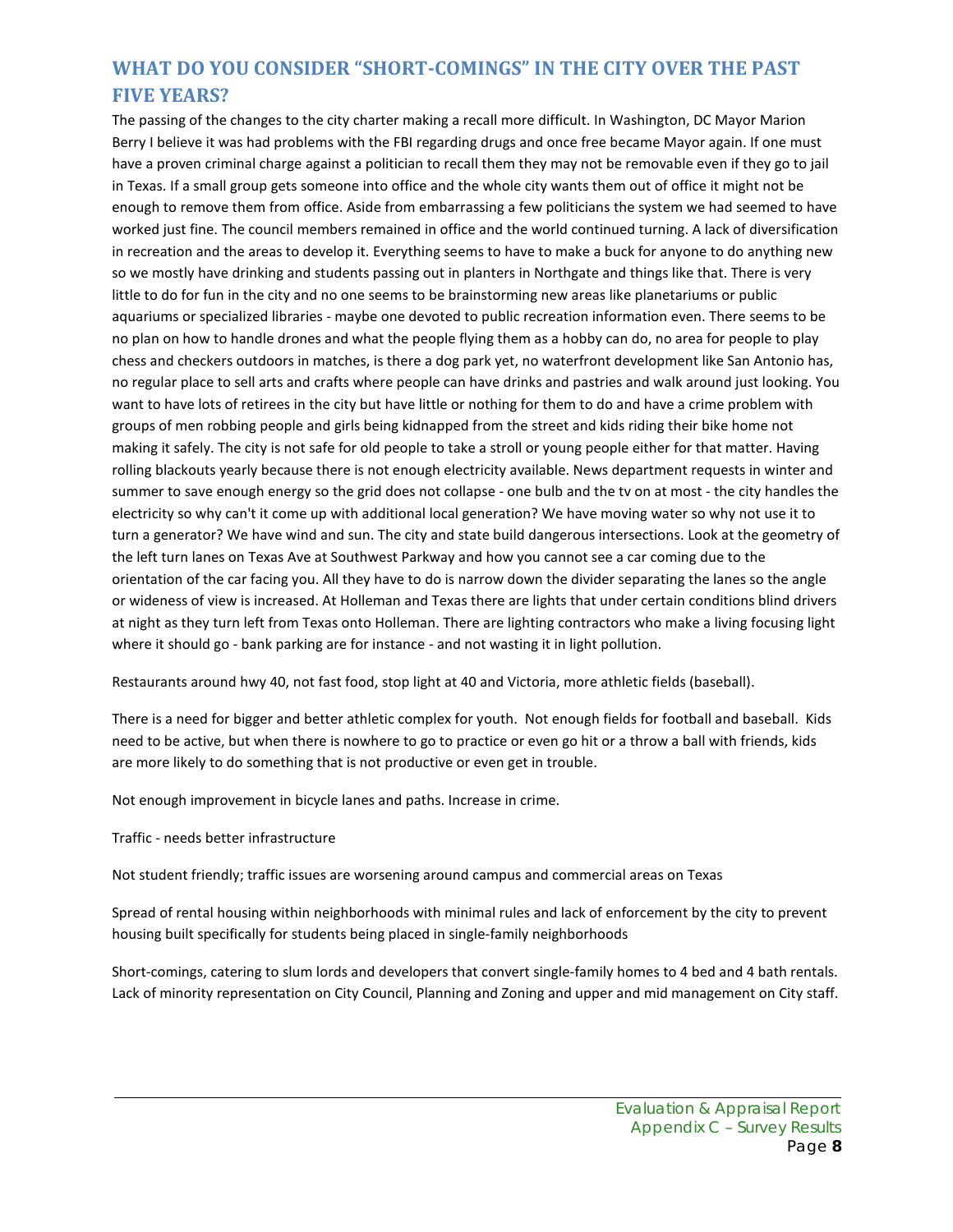By changing the zoning laws in neighborhoods near TAMU, the city has literally run long term residents away from their homes as old homes are torn down and new housing that could only be for students is in put in their place. These were neighborhoods with renters, and homeowners, which have been turned into TAMU housing. The entire intent of the change in zoning law was to provide housing for students because a family would never live in such a house. The residents stated they did not want this zoning law change. What does that matter to a city that does not understand the difference between their job as elected officials and running a business? Being greedy for tax dollars, the city destroys established neighborhoods. The city of College Station is like a business that could jail people. If I was forced by threat of losing my home to shop at Target, I suppose I would.

The city has been perceived as being difficult to work with from a developers stance. I hear it all the time...about how hard it is to work with the City of CS even from out of town developers. The UDO, through faire plan, and land use plan all make sense, but staff needs to be able to use common sense/judgment. Look at the reason behind the rule and see if it still applies. There has to be flexibility. I do feel it has gotten much better with Kelly Templin coming in. I think it is important that the city staff that is meeting with developers (PAC meeting, etc) are friendly and personable. You can say "no" in a respectable manner. Over the last few years that has not always been the case. Developers understand that there is give and take...but it is hard to not get resentful when staff is perceived as combative. Again, recently this combative attitude has drastically improved and I would now consider a nonissue at this time.

#### A Senior Citizen Center.

Complete disregard for citizen input. It is requested, politely acknowledged, and then completely ignored. Examples include the gutting of the South Knoll Neighborhood Plan and the many thoughtless replat grants made by Planning and Zoning.

Rental property is out of control. City needs to have better Zoning as where Rental can be built and where they can be operated. Shopping carts are left everywhere, store need to be held accountable for them. We still need more police officers and new police cars / SUV's. No real recycling plan, what we have is joke. The cost of electricity is sky high.

City being more reactive than proactive in line with the growth. Council seems to be disingenuous to its citizens and community as to infrastructure and safety. Hey, if we need to improve infrastructure, then by golly, let's do it and make the citizens pay (out of their pockets). This would be better than making them pay for it through lack of service and the corresponding hassles.

#1 priority - Build a conference Center (this is long past due). #2 - Build a new City Hall (this is long past due) Underpass George Bush & Wellborn (I liked the Low-Trak proposal). Widen Harvey Road from the bypass to Boonville Road. Build a real airport (this is long past due).

Failure to live up to the protection of existing neighborhoods called for in the Comprehensive Plan including the gutting of the South Knoll Neighborhood Plan by Council members before adopting the lackluster remains of that plan. Citizens in that area have been denied their right to explore remedies to the ongoing rental takeover of the area. In addition, the cutbacks in code enforcement and lack of administrative fines or a permit system for renting homes has left the rental registration ordinance extremely ineffective. Home owners who occupy their homes have been left to the mercy of a system that obviously doesn't care.

The speed at which the city has started to sprawl. We need to find ways to curb that and focus more on increasing the density. We need more mixed use developments in town.

I feel like I'm being hassled for having a rental property.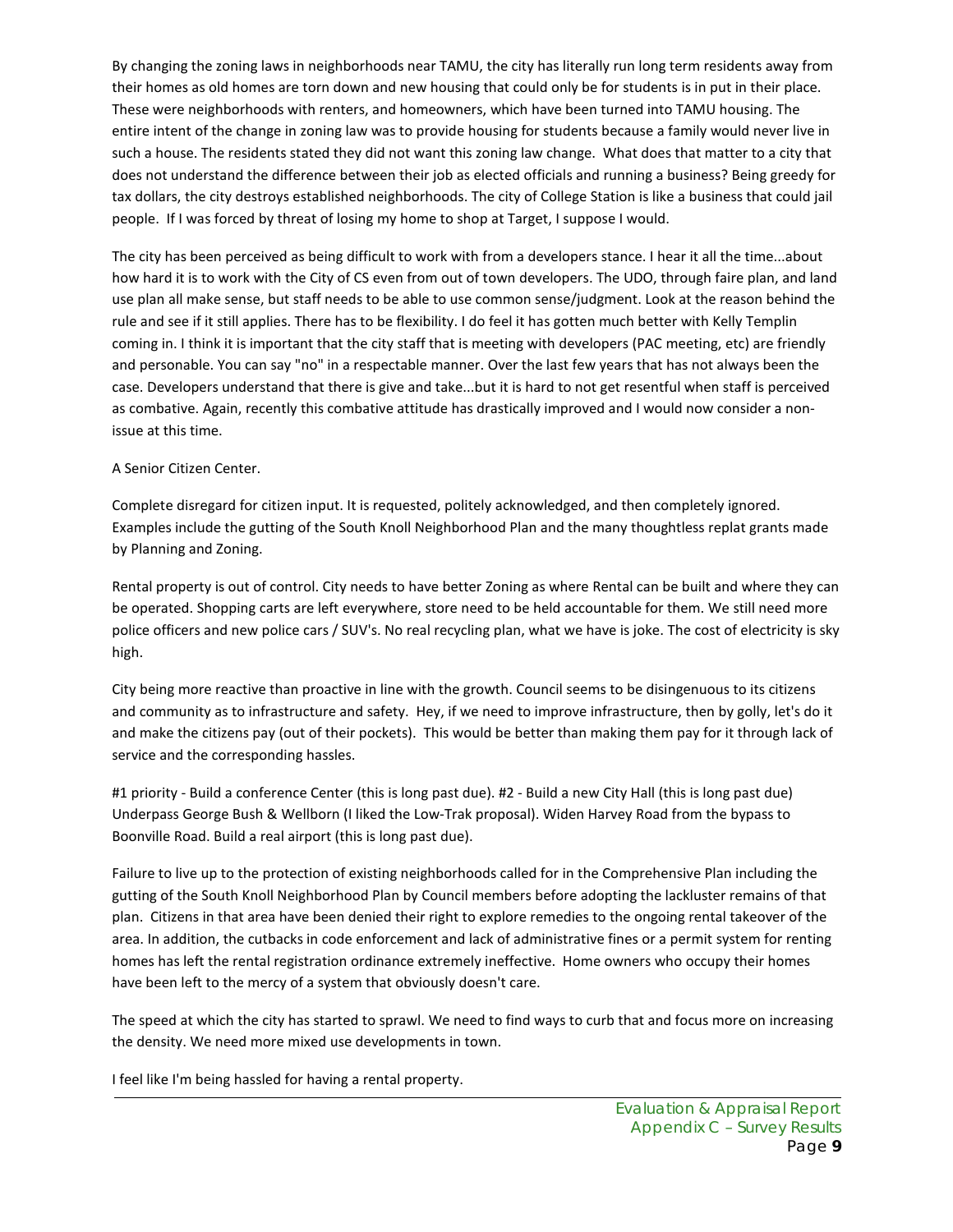Letting non family people and students ruin real family neighborhoods. Not cracking down on illegal aliens which means drugs and crime in neighborhoods.

As mentioned traffic is not a part of the plan, but it is certainly a short coming and it will only get worse. Another issue I have experienced is the flooding of streets all over town.

(1) Designating homes in Horse Haven area as single-family dwellings and then allowing houses in the latest phase to have four bedrooms with four bathrooms that are clearly built for multiple single occupants, not families. Many of the driveways were configured in a way that the cars have to drive over or park on grass to accommodate the 4- 5 trucks/vehicles of the 4-5 adults living in most of these houses. While many of these people are reasonable, many do not take care of their property or trash. I am very concerned about what they will look like in 5-15 years.

Helping older neighborhoods develop plans to define themselves and preserve their integrity.

The city lacks a natatorium. We should develop one that CSISD can also use. The city needs a "downtown" area with restaurants, shops, etc. this town does not feel like a nice small town because there is no central location.

The South Knoll NRT was frustrating. Even the items that were not struck down by Council are not being enforced. Driving around town there are obvious issues like new buildings going up with no parking(on the bend of George Bush), front yards being paved (Laura Lane), houses with obviously more than 4 unrelated people and cars parked in the yard (Holleman). Even basic things like "no parking" signs haven't gone up. I have used the click and fix app but I am not the code police for the city and feel like nothing results from submitting issues.

Students who are renting. Please consider implementing a regulation that requires single-family homes to have no more than two unrelated occupants living in it. Or, alternatively, consider a regulation that limits the number of unrelated occupants to X in a neighborhood block. That would slow the spread. I don't mind having college students in the neighborhood. In fact, it sometimes is a pleasant experience. But for those houses that have so many people living there who are unresponsive to their duties as a neighborhood citizen, it really hurts the quality of life.

Overdevelopment in certain areas and not creating "green belts" or park areas to preserve at least a small portion of the wooded areas being rapidly developed (especially in South College Station).

Poor code enforcement in residential neighborhoods. It's the resident that should be held responsible, in most cases. It is not the property owner. Not patrolling neighborhoods for cars/trucks improperly parked. Allowing U-Turns on Texas Ave. and other major arteries. No yellow or white paint on raised street medians. Very dangerous at night. Street and roadway litter is a huge concern. City staff and Council have forgotten that it is the long-term resident (and those of the future) who should be considered in decision making...not "what's in it" for the city. That is a recent phenomenon. Lack of neighborhood park maintenance. Carter Park is a prime example.

Letting houses be built that pass under "single family homes" that (1) clearly will have more than 5 unrelated people living in them (e.g. 6.5 bathrooms and all but the 1/2 bath connected to a room -- I have walked through these under construction and then talked to students living in them), (2) end up with so many cars parking regularly in front of them that the streets are nearly blocked for fire and rescue vehicles, school busses, as well as normal traffic flows. I don't mind renters as neighbors as long as the integrity/quality of the neighborhoods is not degraded. The city staff enforcing codes really have nothing that will fix these problems -- the problems occur in spite of existing codes. An in-depth discussion and review of the codes is essential.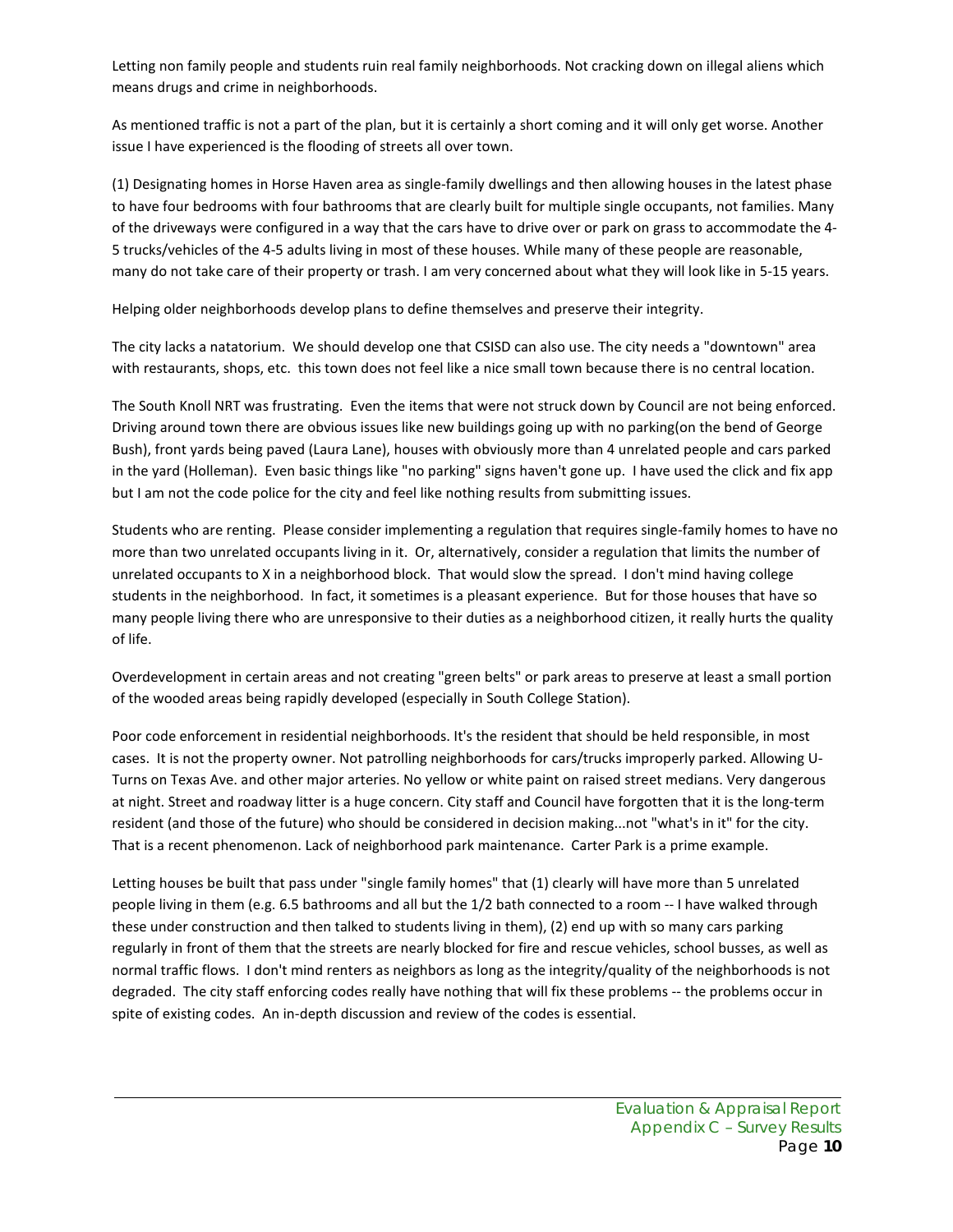"Short-comings" is too mild. The City shows lack of concern for maintaining its heritage and character and is allowing, if not encouraging, destroying the neighborhoods it previously deemed historic. The cost of living is too high. Rents are insane and cater to students who live 3-5 to a dwelling. Single mothers must either live in unsafe neighborhoods or work more than one job to survive. The social service programs do not allow for "extravagant" rent (\$850 per month for a 3 bedroom house). The chain restaurants are okay, but the local businesses are overshadowed by them. I would seriously like to know 3 restaurants that you can only find in College Station. Outside of A&M, the city has lost its identity. Completely. Stop allowing developers to tear down our houses and build cheaply made student mansions. Additionally, I don't appreciate the police following older model cars around until the drivers get so intimidated they make a mistake and get a ticket. Profiling is NOT okay.

--Annexation of Wellborn over citizens' wishes. Now that it is annexed, it has not received complete city services- sewer, gas, etc. --Purchase of Chimney Hill for development of convention center without delving into need for such property. --Altera

#### Not enforcing city codes

Not controlling parking or enforcing parking regulations on old neighborhood streets. Not keeping up with street re-surfacing. Are we spending too much tax money on "incentives" for new businesses, rather than honoring our obligations to the present population? Turning neighborhoods of single family dwellings into four- plex or eightplex structures with no mandatory off street parking.

Insufficient pressure on agency building major roads in area to be sure they are for long term traffic needs.

The elected officials seem to support and serve the commercial interests of the city over that of the individual citizens.

(1) Not enough nice or family restaurants, especially in the south part of town. (2) Not enough up scale shopping or a nicer mall, especially for women aged 30-50 (think Ann Taylor, Banana Republic, etc.) (3) Not enough entertainment venues for families. (4) Building too many apartment complexes. (5) Not keeping in mind the school district cannot keep up with the growth...i.e. all of the new apartments attract students, so the old apartments attract lower income families with children. How about renovating some of the old apartments? (6) Not caring how our city looks....i.e....coming into town you see The Silk Stocking, a stone carrier, a rundown mobile home park. The city buildings are old and outdated. There is no cool downtown or square. Coming down Wellborn to Kyle Field you see old run down homes and run down Section 8 housing. (7) TX and University cannot handle all of the traffic the growth there is going to bring. (8) Not caring about building new parks and baseball and soccer fields for the families in town who are actually paying the taxes. Why do our kids have baseball games until 9:30 on school nights? Because there aren't enough fields.

Some of the construction on Hwy 6 lately it seems like might have been thought of sooner.

Bike trails that connect up to each other. They are very sporadic. Rock Prairie definitely needs one. I don't know why they didn't add one to Bird Pond Road where it was re-surfaced. The road noise from the type of surfacing used in places including HWY 6 (which I assume is the state) is extremely loud.

Failure to adopt a traffic plan that won't render the bypass gridlocked.

Neighborhoods being taken over by students and students not being held accountable for how they treat such neighborhoods. HOA's not enforce codes are not following up with complaints. The lack of patrol officers in neighborhoods in S CS.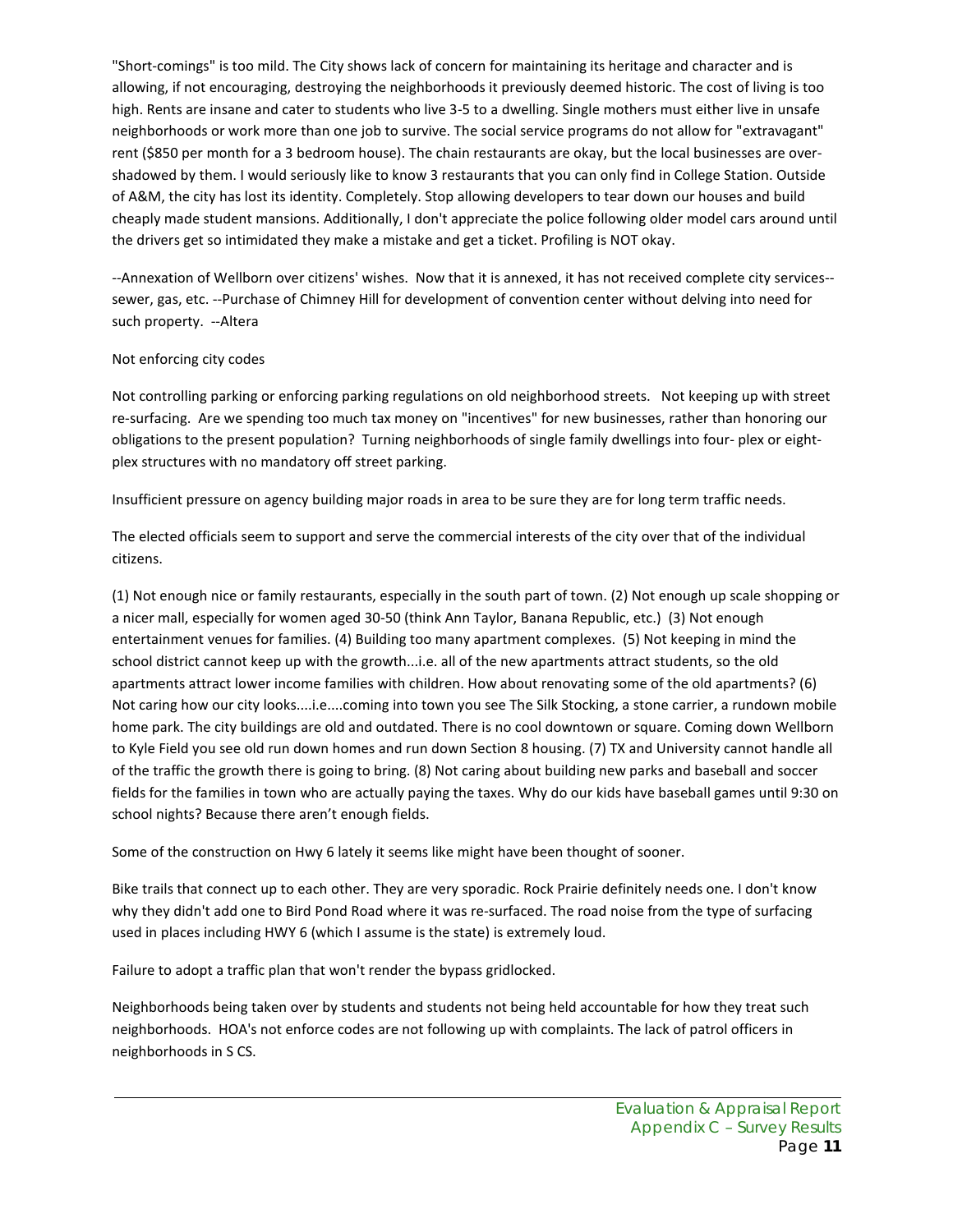City planners present plans and request citizen input but I got the impression that the plan they proposed as a "draft" was more than that and I found that the proposed plans rarely changed from what the staffers recommended. I got the impression that the planners were invested in "their" plans. I recommend that before anyone get invested that citizens be involved and public hearings conducted. I know it is hard to get input at that stage but repeated attempts at that point might get citizen input before staffers get invested in one plan over another.

Some of the squabbles between city officials/representatives and residents a few years ago were discouraging, but things appear to have improved in the last couple years. Listening to what residents want/need has made our city officials/representatives more credible leaders.

LOTS of money spent on "medians" on College Station roads as opposed to expanding them. Not very good breakfast restaurants - not to be picky, but some of us like to go out for breakfast...

We put very little requirement on what major developers have to do. The landscaping required is practically nonexistent. We are going to end up with the "290 corridor" look all the way through on the bypass. The time to put requirements in place was 20 years ago but we failed then and continue to put BUSINESS first over everything else. College Station has no character, no center. It's just student housing and cheap development all over now. Also the way the Cafe Eccell issue was handled was deplorable. What a commentary on how independent business is treated here! No wonder all we get are chain restaurants and stores. I used to think Bryan was the lesser of our 2 cities but seeing what they have done downtown makes me yearn for that in CS. We also need serious water conservation efforts here and to get TAMU to comply as well!! We have spent enough on park development but do need to maintain what we have. We need to put more money into overall community appearance.

(1) Lack of transportation services for non-students. More bus routes and stops are needed. (2) High regulation over construction and zoning. (3) It seems that College Station is run by academics and that Bryan is run by businessmen. College Station officials make it difficult for business and construction.

Allow for all of George Bush East to be zoned commercial

Roads and infrastructure not being extended fast enough to encourage suburban residential (primarily) growth.

The problems include a relaxed effort in code enforcement and a slipping in help for neighborhood HOAs. Also, some public green spaces have gone down in the past 2-3 years.

Ridiculous requirements on builders and developers for new construction like the tree deal--that was nuts and some of the requirement of landscaping in parking lots like Tractor supply-no one ever thought someone might have a trailer to pick up supplies--and how you require businesses to plant a tree so when you get out of your car in a parking lot-you can get poked in the eye from branches.

Establishing the rental registration. I have received nothing for the money that I have put in to it. Do more to prevent building of more multifamily properties. They eventually turn down with time which is not a direction anyone should want to go. The addition of redlights and blocking of left turns. Its unneeded and causes more problems than it fixes.

Code enforcement especially for rental properties. Many older rental properties are NOT maintained by the owners and or the tenants. Lots of tall grass, trash, parking on both sides of the streets, and loud music. The city should focus on these properties and on aging single family properties. Failure to help residential neighborhoods to maintain their integrity.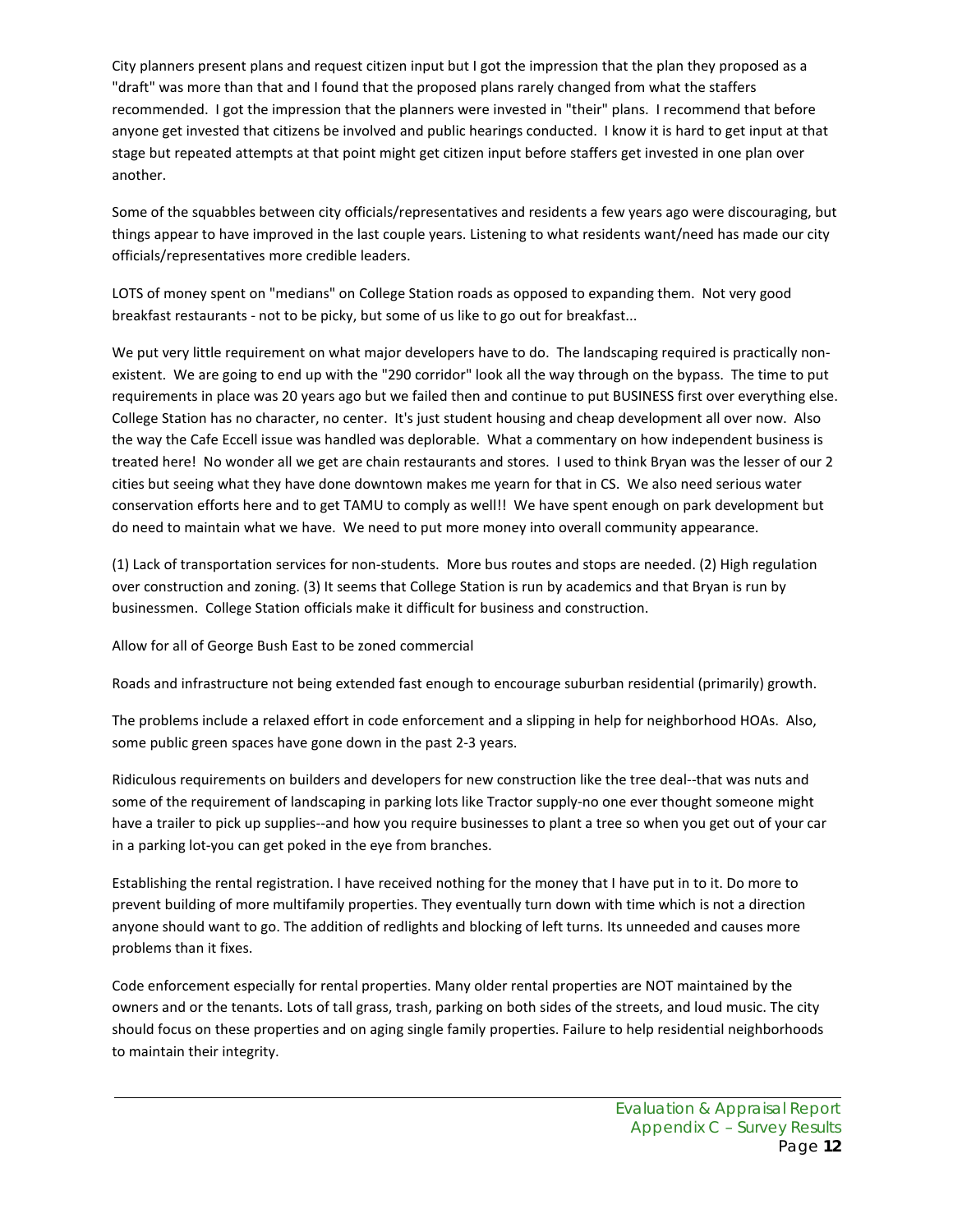Failing to protect older neighborhoods. Lack of code enforcement, sense that businesses and rental owners have priority over the residents.

City streets need improving and the city need to stay out of the real estate business purchasing land and building and sale later for a lost.

No new park development on the corridor between rock prairie road and Greens prairie road, the over development of northgate, Northgate is not a friendly place to venture, Lack of parking in Northgate, little diversity in northgate too many bars. Buying Triangle bowl, Building a fire station at University and Tarrow that is out of character with the community and function. It might have made a nice museum. Need for family entertainment in CS, The ice rink in wolf creek is only an ice rink it could have been an entertainment venue but it is too small and no food or drink. Rental registration is a bad idea, and is not used by other city departments. Rock Prairie Road is long overdue a major upgrade to 5 lanes with walking/biking lanes. This is a major feeder and is frankly dangerous in its current state.

The loss of the historic district. Allowing building 4+bedroom structures. The streets where many of these structures cannot accommodate 5 trucks X 7 structures (all looking the same).

Grocery carts on the sidewalk along FM 2818 - are they Wal-Mart's responsibility? Crime in the older area of CS all those duplexes used to be student housing, now a student would hardly consider living in them - current residents are not taking care of them. The old Kroger shopping center - panhandlers ( I always call the CSPD nonemergency number when I see them). Horrible median on FM 2818 - holds water on the eastbound side, between the high school and the fire department, during rainstorms. And westbound traffic - good luck getting into the library without doing strange things on Welsh! Who plans this stuff - horrible! When the guys tore up the sidewalks along SWPkwy (for the sewer replacement) they seemed to neglect returning the landscaping to decent form grass and weeds just grew over the haphazard dirt piles! Way to look out for the residents in this area. Well, I guess families fleeing the area will just be the ebb and flow of ""big city"" living - urban flight? City park - soccer field use - priority seems to be to private club teams. So the common citizens' kids are practicing in the dark on the fields that are left - thanks! Why run a city league for soccer, if you can't provide practice fields for the teams? Maybe each team only gets to practice one night a week, UNDER LIGHTS, instead of selling the lights to club teams?

Roads need repaving in some neighborhoods like Wood Creek, traffic has dramatically increased- that issue needs to be addressed

Enforcement of keeping the neighborhoods attractive. Investors in rental houses should be made to maintain the property to include maintaining yards, drives and structures. I have a home in the "Historical" district and find there is a lack of preservation in this area. Do not allow homes to become overnight rentals/hotels in a neighborhood. Enforce ordinances i.e. max of 4 students to a house, homeowner lives in home that rents overnight.

Traffic and parking along roads is bad. More than four unrelated occupants on a regulars basis living in a residence.

Not monitoring rental properties. Investors buy single family homes and rent them to four students at a time. You see them buy one house after another down the street until the whole street is rentals. There should be regulations put in place like other cities have to restrict house rentals to one in every ten homes on a block in our residential neighborhoods. If investors want to build rental properties there are more appropriate areas of town to do that than invading existing family neighborhoods.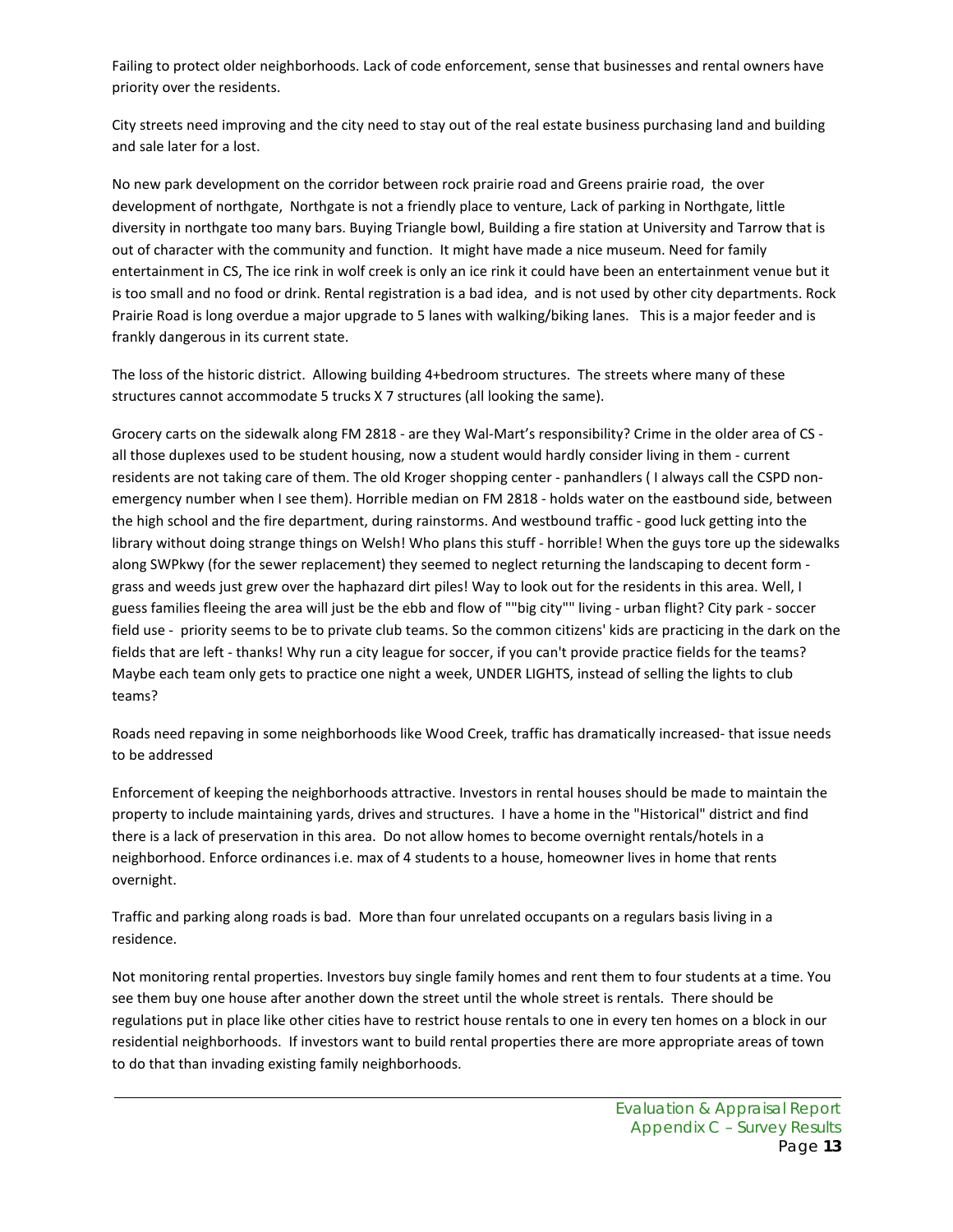Failure to install Red Light Cameras. Lack of effective enforcement of the number of unrelated individuals in residential houses. Seeming lack of coordination in mowing or community service crews of main traffic thoroughfares on game, graduation, parent weekends. I'm unaware of any comprehensive efforts between the City and strip shopping centers or other high use areas to pick up trash that gets out of dumpsters or never seems to find a way into dumpsters and leaves a negative overall appearance in our community.

You have failed to protect permanent long term residents from an over influx of students on any one street. Everyone has the right to own property....including groups of students. They do not, however, have rights that supersede the rights of others. Large numbers of young college students on any street have created a "fraternity row" mentality. In addition to causing deterioration of property in the area, the neighborhood personality is destroyed and creates feelings of animosity. This could be prevented or at least mitigated by limiting the number in a household to two (three if two of the residents are related). Also, it should be a requirement that all cars/trucks belonging to residents must be parked in the drive or garage. On street parking should be limited by time and only allowed for visitors. Large cities have wider streets and even they utilize limitations. We are failing to help our young people develop into responsible adults. Perhaps that is the greatest fault we have committed in our failure to maintain neighborhood integrity.

Letting big business investors come in and dismantle our family oriented neighborhoods by tearing down good family houses to build multi student housing. No neighborhood is safe, even those with HOA's. Coupled with this problem is letting these developers either subdivide larger lots to build multi-student houses or combining smaller lots to build large multi-student apartments in the middle of older neighborhoods.

Growth. Increase in congestion on roads in certain areas.

Dependent on tourism and college.

Need to make the community bike friendly

See above for the ones that have now been remedied!

If feels as if you don't welcome investors in your city. There have been several times it feels as if you are trying to penalizing parents that purchase homes in your city under one set of rules and then you start to change the rules that would de-value our property because we rent it to college students. We are only 8 blocks from the university, so you would think that you would want to encourage this type of investment.

Spending the road maintenance funds on trees and then trying to ask the citizens to approve a tax increase to cover needed road maintenance. I can't begin to convey the level of dismay and disgust that I felt at such behavior. The development of the walking path along Harvey Mitchell Parkway between Texas and Welsh Ave. Perhaps its use has increased in the year since I left, but I fail to see the demand or use for such an expensive item. The area is exposed to the sun (and hot) and not wooded or attractive to walk in for exercise, and does not lead anywhere useful other than the high school--which limits its use to residents to get to commercial or other areas. The new fire station in University Drive is over-the-top. While a decent facility is necessary and warranted for the firefighters, and they deserve good technology and amenities to do their difficult job, that does not translate to a need to waste money on a palace or visual splendor. If the city has that much money to burn then it should lower taxes.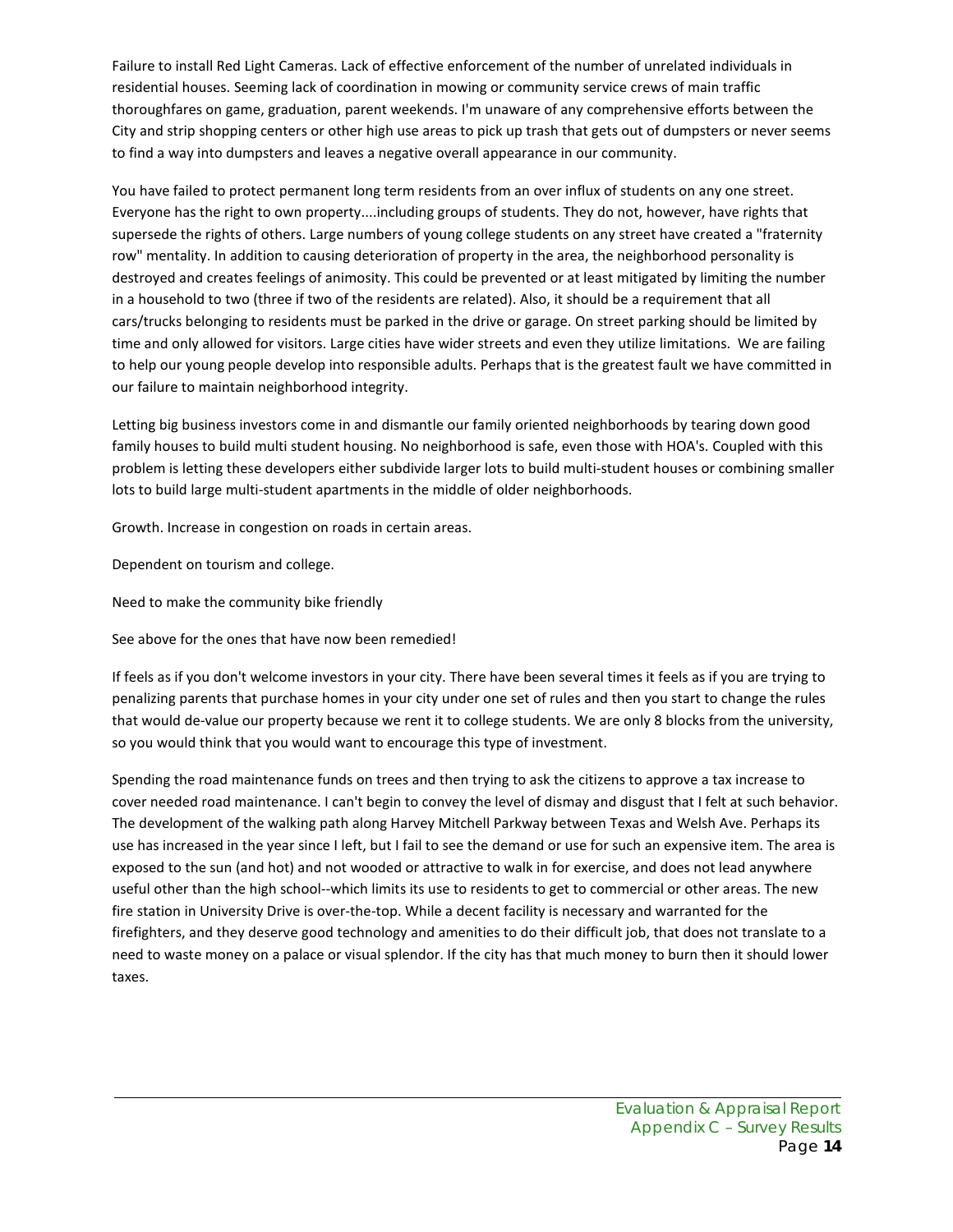Expanding Rock Prairie AFTER hospital has been built and traffic is already slowed. Bee Creek rocks and Wolf Pen "improvements" look uncompleted and terrible with weeds growing through the expensive "improvement". Allowing student housing to be built in the middle of nice housing (Wellborn/Buggy Lane), not enforcing the code of 1 student/1 bedroom in homes in Southwood Valley, etc. Airport fiasco over management and trying to cut flights. I see too many red light runners at Holleman/Texas and Rock Prairie/Rio Grande, and no tickets being given and/or no traffic light timing adjustments. Taxes going up.

Event traffic management

Taxes. Fees for strange things.

See above...lack of services for the needy...bicycle lanes needed on Wellborn road and IGN road....and other roads well traveled by bicyclists...

The COMPLETE failure of the City to regulate/control the conversion of single-family homes to student rental properties.

Although I do not want the city to look more commercial, the need for more hotels is very apparent.

The "rule" that if you own a two bedroom condo you can put 4 unrelated folks in it and if you have a FIVE bedroom house you can ALSO ONLY put four unrelated folks in it is unfair, biased, and typical of government action. I would have hoped for more from a Texas town! Please change this rule! Also, can I get an exception? Charlie

My property is one of about 4 family homes on a block of student rentals. It is disturbing to me that the student rentals are not maintained and that parking in front of my property by multiple cars is a daily problem. My son lives in my property and says if he complains, students will take it out on his vehicle or my property. There are constantly loud parties in these rental properties in a neighborhood that house young children. I wish there was some way to restrict the areas that rent to students or require more surveillance in those single family neighborhoods.

High tax rate, overzealous know it all management.

I do not see my neighborhood having enough enforcement to keep the area clean. I am concerned about my properties value continuing to depreciate due to the lack of owners being responsible for keeping things clean and up keeping the appearances

The failure to pursue/secure high speed rail service between College Station and Houston Intercontinental Airport/Downtown Houston.

Spending a lot of money on trees at the bypass, especially since some are being cut down. Spending a lot of money on trees at 2818 and Wellborn Rd. Letting trees die in the parks and not replacing them. See Thomas Park as an example. Not have the traffic lights synched. Not using yellow flashing lights overnight. Water lines continue to be dug up and fixed. See Puryear Drive over and over again... Allowing multifamily redevelopment in single family areas. See new 3 story house between Lincoln and University Drive behind Pilger Tire.

The growth of so-called "single family homes" designed for four or more students. A nearly total lack of control of such growth by City Council. It is rare for neighborhoods to be protected from violations of the law.

Limited choice of ISP wifi providers as a property owner I have been made at times to be a pro me or an outsider even though I (we all) provide a valuable service to the community and students.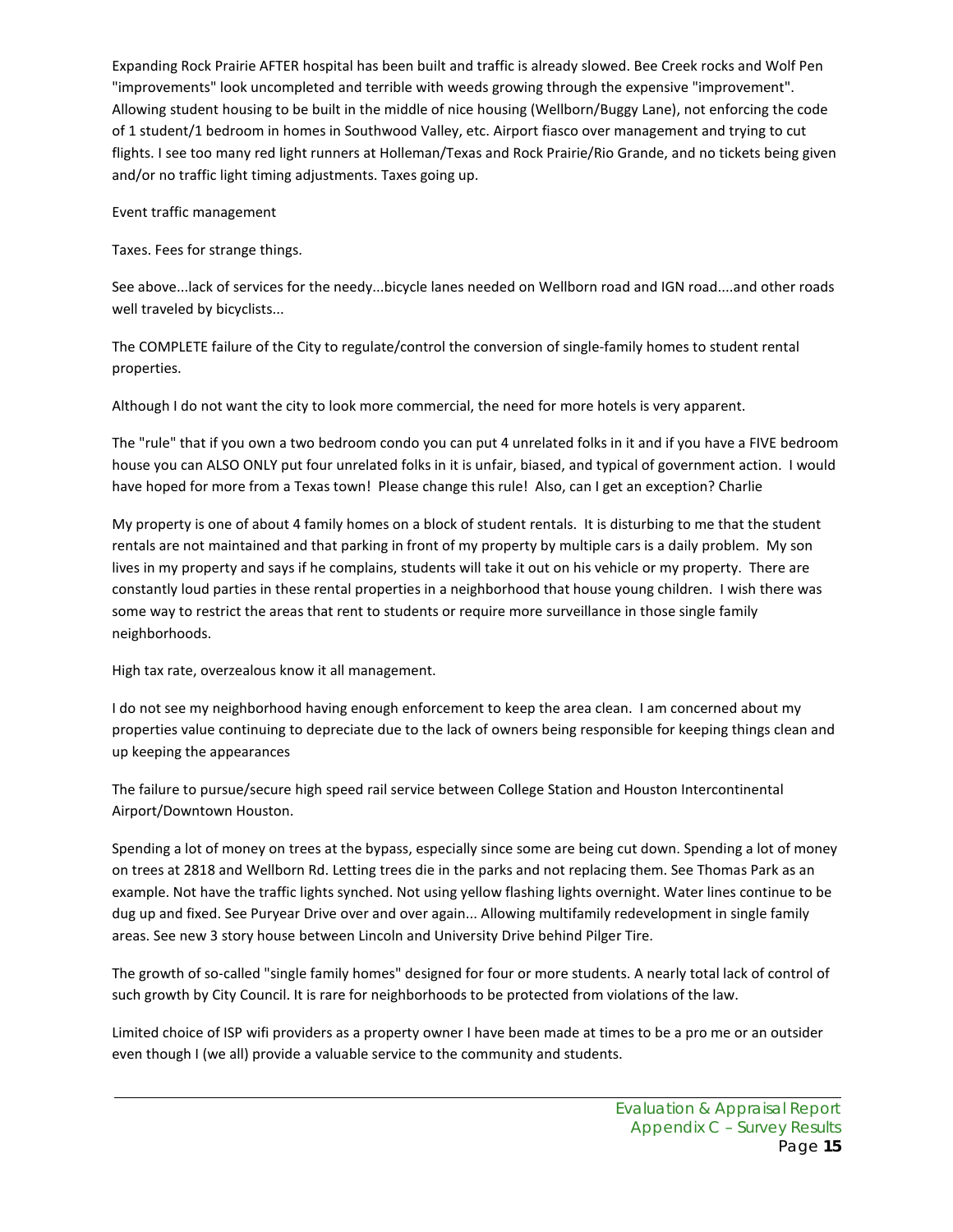Budget constraints.

The City seems to hate individuals who own residential real estate rental property, especially if they do not live in the CS area. This law that requires landlords to pay \$15 per year to "register" their rental properties and then must have an "agent" that lives within 30 miles is nothing but a way to get additional tax dollars and does virtually nothing for the city.

Rising violent crime, continued funding of Christmas at the creek, wasteful spending on parks and trails.

From a retail economic development standpoint, would like to see more recreational opportunities for kids of all ages and more restaurants.

## **WHAT DO YOU CONSIDER TO BE THE GREATEST CHALLENGE FACING COLLEGE STATION AS WE CONTINUE TO GROW?**

Providing basic services to citizens.

Keeping crime down as the city extends its growth, and traffic

Traffic, shortage of baseball fields, football fields, places for our youth to stay active.

How to manage all of the traffic and increasing crime.

Control the growth in positive direction.

Balancing desires of business growth (especially landlords and developers) versus quality of life in existing and new neighborhoods.

Traffic congestion is going to get worse. Development is happening at a rapid pace and infrastructure is failing to keep pace. Development should take on most of this burden and mitigate or pay for infrastructure needs.

For the government, it is being honest and following the intent of the law instead of switching it according to their whims.

Where is the growth going to go? What can be economically developed? We are running out of land that can be developed into residential. This makes development more expensive and the affordability of College Station diminish.

Traffic Congestion

Preventing the disintegration of our central neighborhoods into student rental communities.

The fact that the city seems to think we are still a small community and acting like the whole world moves around the University.

Traffic and redevelopment (mostly infill redevelopment); if we don't redevelop, then there will be areas susceptible to troubling behavior and ultimately reducing market value.

Maintaining existing roads while building new roads and infrastructure

Fixing the Rental Registration program.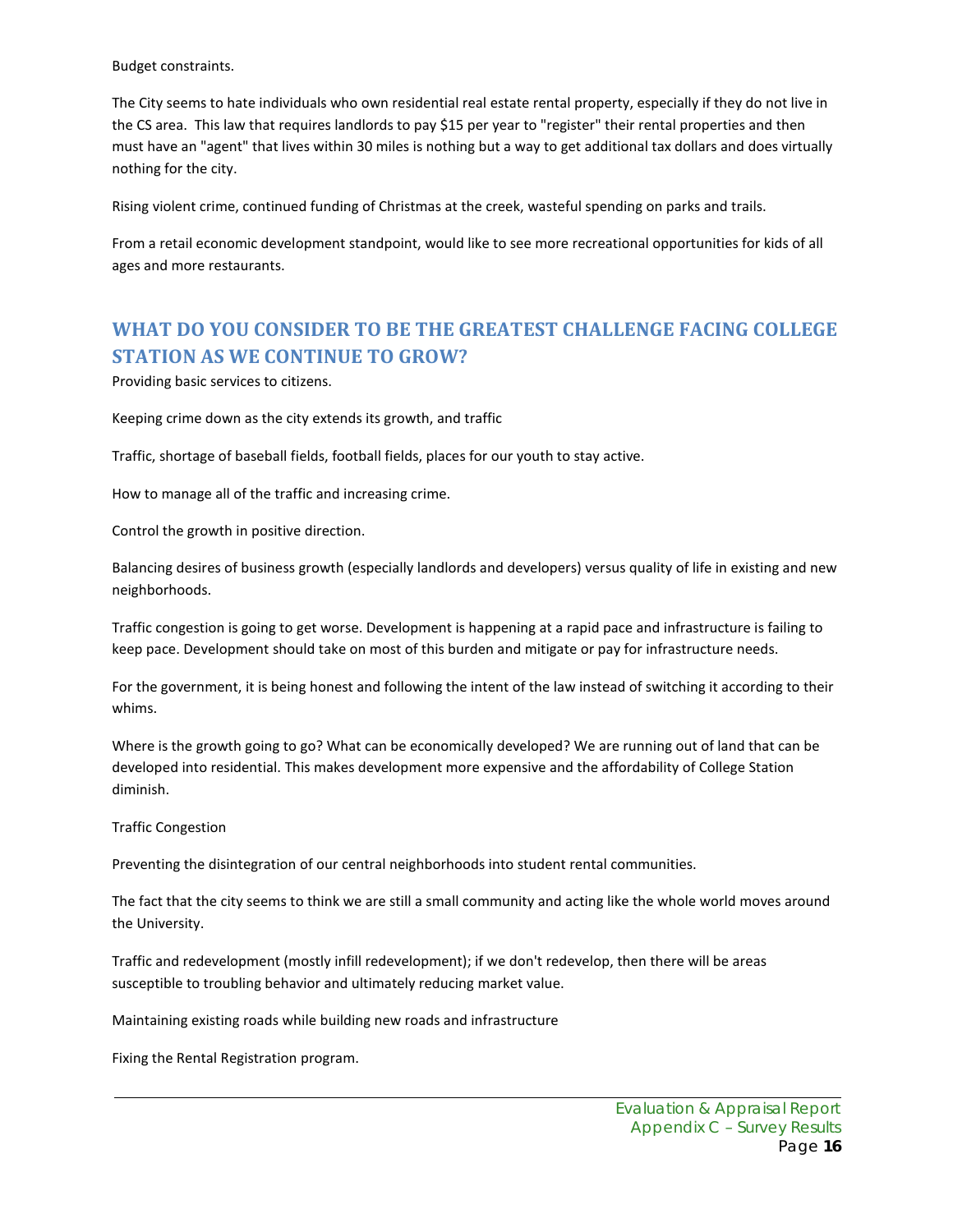Increasing poverty, people who are in poverty not able to break the cycle

Reducing sprawl... that's gonna be a tough one.

#### Illegal immigrants

(1) Get real highway traffic off Hwy 6. (2) Build loop or alternate routes around CS/Bryan. (3) Keep non family people and students out of neighborhoods. (4) Add to water and power needs early to prevent crisis situations.

A great challenge facing College Station is going to be the overall transformation from all the added people and activity outside of the university.

A university that is managed too much by Regents who assume bigger is always better. The city should not be an enabler in unreasonable endeavors of Regents, the governor and alumni. Becoming better does not require being bigger.

Traffic around a&m due to condensed student housing is about to be a huge problem. the city is going to have to look at pedestrian and bike bridges across texas and university to safely encourage some other means of getting to and from campus other than driving. The areas around A&M that were once family neighborhoods turning into student rentals. There are historic areas such as east gate that the small homes are being torn down and 4 bedroom 4 bath homes without a garage or access to a backyard are being built. These homes are being built with the specific purpose of being student rentals. Families today expect things like garages and outdoor living areas and larger indoor living areas. If these homes were really for single families these features would be included in the build. I know many of these houses are unsafe and needed to be demolished but when they are replaced with something that is so specific in design it is hard to see the tide turning back to single family. Individuals who want that feel will end up looking in Bryan for that pedestrian environment.

Learning that the city should be finite. It should not continue to expand and annex.

Controlling sprawl and enforcing building codes. Getting more attractive commercial spaces...why can't we have more appealing strip centers? Preserving neighborhood integrity

College students and neighborhood integrity.

Preserving the very few historic areas of the City that remain. Preserving neighborhood integrity and also setting aside land for park uses and preservation. I live in South College Station and have seen acres and acres of woods wiped out and replaced by concrete. If plans for any green belts exist, they are minimal. The 1.5 acres we live on is heavily wooded but at the rate of development around us, I fear we will have major highways all around our house in a few years. I think the placement of schools and commercial areas is highly important to manage traffic flow and preserve the peacefulness of what were once "country neighborhoods" like Wellborn Oaks, Sweetwater and Woodlake.

Keeping standards high in older neighborhoods and using city codes to reinforce them.

Less emphasis on money to be made in development and more on how to maintain quality city services (sewer, streets, traffic, utilities, street lighting, sidewalks, etc.) for those who reside here already. Infill in property to make it more densely populated is not necessarily the answer -- witness the several thousand new beds coming up in the Northgate area on South College and along University Drive in the next year. The amount of traffic that will dump onto University drive will be horrendous. How will we accommodate that?

It would appear that the greatest challenge for this particular administration is not selling out.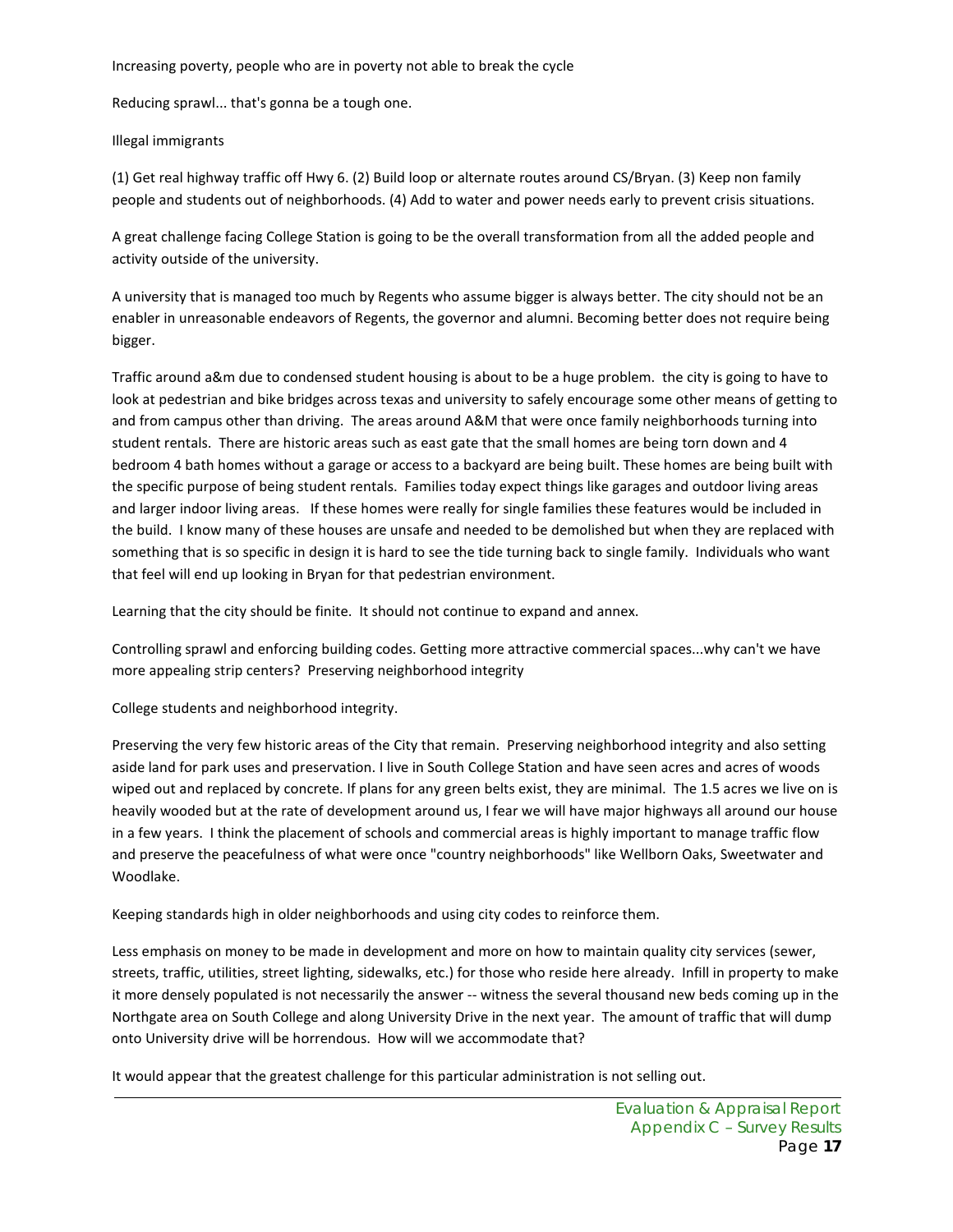Avoiding becoming a town of rundown older properties with the push to expand city limits and develop more land under the guise of "economic progress". We don't want much of older College Station to become a slum with rundown vacant properties that lead to increase in crime.

#### Roads (traffic)

Traffic circulation. Development, re-development and utilities.

This is not an anti-apartment statement: city is allowing land development densities that will significantly outstrip the capacity of the street/road network to handle the resulting traffic. Start planning and building 6-lane arterials with 30-ft. wide medians (for dual lefts at all signalized intersections), and push transportation partners in that direction, or you have only begun to see traffic congestion that will result as the years unfold, and with it the loss of productive time and increases in air pollution. Contrary to some popular beliefs, transit and non-motorized travel cannot and will not make up the differences. If anyone brings a major arterial design that does not have at least a 28-ft wide raised median, send them back to the drawing board.

The expanding university student population that is moving into traditional single family neighborhoods is a major problem that impacts neighborhood integrity, appearance, safety, and traffic issues. The failure of the elected officials to support actions that would help retain neighborhood integrity and instead continue to support the developers who demonstrate no traditional community values.

The infrastructure and schools are not keeping up with population.

I'm curious about how the new hospital will affect business/families.

Traffic. Destruction of trees and open land of wildlife.

Traffic flow.

Traffic

Student/transient population and full time resident neighborhood relations, driving/reckless driving behavior in family neighborhoods and streets! Students living in residential neighborhoods and bringing the property value down.

Maintenance of the Parks due to adverse weather conditions is a on-going issue. I do not think CS has sufficient resources to keep up with the current Parks (dead tree cutting and clearing, cleaning concrete pathways, flood prevention)

Infrastructure to support a growing population. Also, a current and increasing short-coming for College Station is crime. Increasing the police force and adding programs to combat crime would benefit our community. It may be a natural phenomenon to have increased crime with increased growth, but it needs to be addressed earlier than later.

Overpopulation, and neglect of non-college population in building/development projects.

Community appearance and neighborhood integrity. We are allowing the older neighborhood between Texas Ave., Walton Drive, and George Bush fall by the wayside when it could have been a showpiece area across from the university. What a shame we never had a plan there that would have preserved and upgraded with dignity.

To provide enough jobs for full time workers and students. More students are coming and more families are moving here, but there is not an increase in new jobs and companies.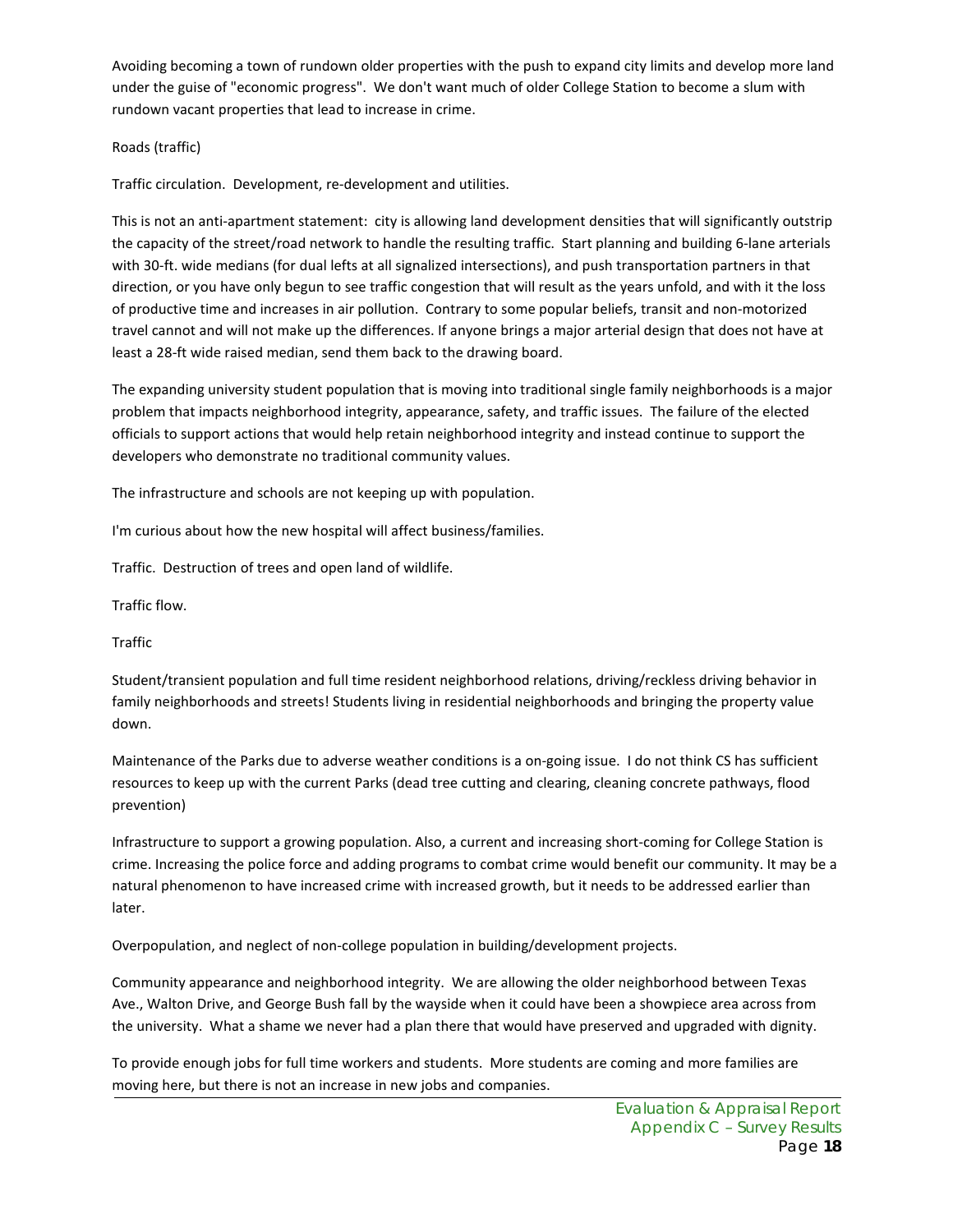Keeping a good mix of homes and apartments. do not allow too much apts.

Physical limitations; i.e. Brazos River to west, Bryan to North, Navasota River/flood plain to the east and south.

Going back to a narrow and restricted mindset.

Support for neighborhoods in maintaining property values with code enforcement.

Growing without the infrastructure to be ready in advance instead of redoing everything after it happens.

Maintain a small town feel.

We must protect existing single family neighborhoods from apartments, condos or units that house four different (not in the same family) tenants! The city should consider greenbelts to buffer apartments and businesses from single family housing. Consider limiting no more than two non-related people in rental units.

Managing growth so that it is attractive and a benefit to the quality of life of current residents.

The flow of city traffic is starting to pick up and I hope the city stay ahead of the needs in planning.

Managing growth, become more internet connected, with more speed. Decentralize the government, move more services online. Reduce the image that the police department's sole mission is revenue generation. Harassment of the citizens, police stop a car and two patrol cars respond then 4 cars then it seems all the police on duty have heard this interesting call and they all respond even though there is no need, they were just curious. Lack of assistance from the police when properties are vandalized.

Keeping up with housing developments, utilities, zoning, schools, etc.

Keeping the older neighborhoods from becoming the slums -

How to handle the traffic in and around our community,

Safety for pedestrians and bicycle

The University is admitting more students and former students are moving back to be active with University events...so housing will continue to be added which creates jobs...so I don't see that there is a problem with job creation given the growth of the University. Students need to be near the campus to "get" the Spirit of Aggieland. As the University adds enrollment, it needs to be responsible for building and maintaining student housing better...housing near campus should keep with enrollment projections. Former students should be encouraged to invest in redevelopment efforts.

Traffic and maintaining the rental properties that are in poor condition at this time. It is only going to get worse with time. Students do not take care of rental property.

Protecting older established neighborhoods from changing from single family residences to student rental properties.

Neighborhood integrity. Water. Maintaining the Parks system.

Meeting the needs of the various groups. Continue to make the city beautiful. Install overhead street identification markers along all major roadways. This helps visitors to our community find things more easily.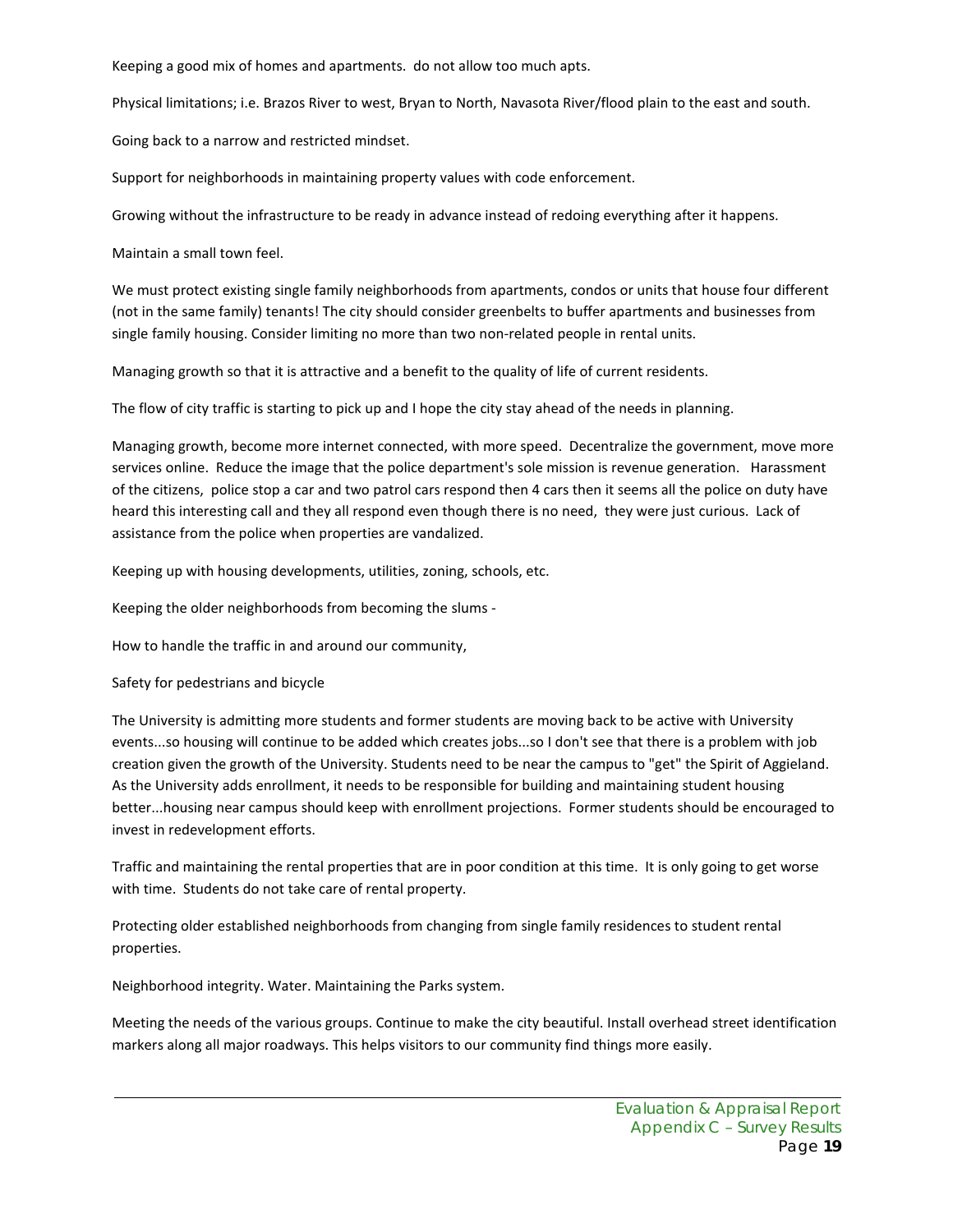Taking back the community to areas which are family oriented. Traffic is also going to become a major problem as there seems to be no plans announced to add more thoroughfares and arteries to carry the workday traffic. Along with the traffic problems are the on street parking problems in many of the residential areas of the city. Nothing will ever be done until there is a major accident or disaster.

Building appropriate roads/highways to meet growth in population

Economic diversity and job creation

Keeping it as a safe place to live.

Keeping the "older" neighborhoods intact. Although I realize that A & M DRIVES THIS TOWN THE CITY MUST PUT IN PLACE AND ADHERE to the neighborhood integrity plans. We must be prudent in allowing theses alleged "single family homes" you know the 4 BDRMS 4 BA homes encroaching on all streets close to campus to be built. If 4 move in 16+ cars will be on property at one time or another

Moneyed interests trying to destroy the quality of living to make a profit.

Keeping the ordinances fair, balanced, and stable for those investing in houses in the city.

The tendency for a government bureaucracy to develop and exist for its own sake, rather than that of its constituents. Do not lose sight of the goals of the residents of College Station and their needs in pursuing what "the city" wants (and by residents I do not mean the limited number of individuals that sit on the city council or their pet projects). The next greatest challenge is the fact that the city is composed of so many college students. They drive the high retail and restaurant industries because most of their expenditures of imported money are spent in those areas. However, the school can only get so big before it simply cannot exist within a given geographical area--the roads can only move so many students to and from campus in a day. That limitation means that the school should (regardless of the view of some faculty and regents) stop growing at some point. The city will then need to look to other sources of population influx such as attracting industry. That, however, will alter the market forces behind property values and severely influence the price to attend school, which will have effects on the University and the demand for its services. The school and the city need to strike a balance. One consideration that should not be forgotten is that things do not always have to grow to be vibrant and thriving. The city can stop expanding and remain an excellent community--it will just involve planning and care to maintain existing value and change with the times to remain relevant and in demand. It is worth considering anyway because while the limit may be centuries away, no city can expand indefinitely. Also, looking at growth as a primary or sole factor of value may obscure the deterioration of existing services and declining actual value in the city. (Not that it is happening yet, but it is something to guard against.)

Tax base.

Maintaining family-oriented neighborhoods close to campus, Utility infrastructure & traffic flow

Making the city for all people not just college students. Allowing the emergency facilities, police, fire, hospitals, to grow with the city, offering competitive salaries for all their personal

Property Taxes are getting way out of hand!

Getting a City Council that isn't in the hip pocket of developers and investors and/or looking after their own interests ... but why should the next five years be different from the last 30.

Keeping the close/friendly atmosphere that we found here.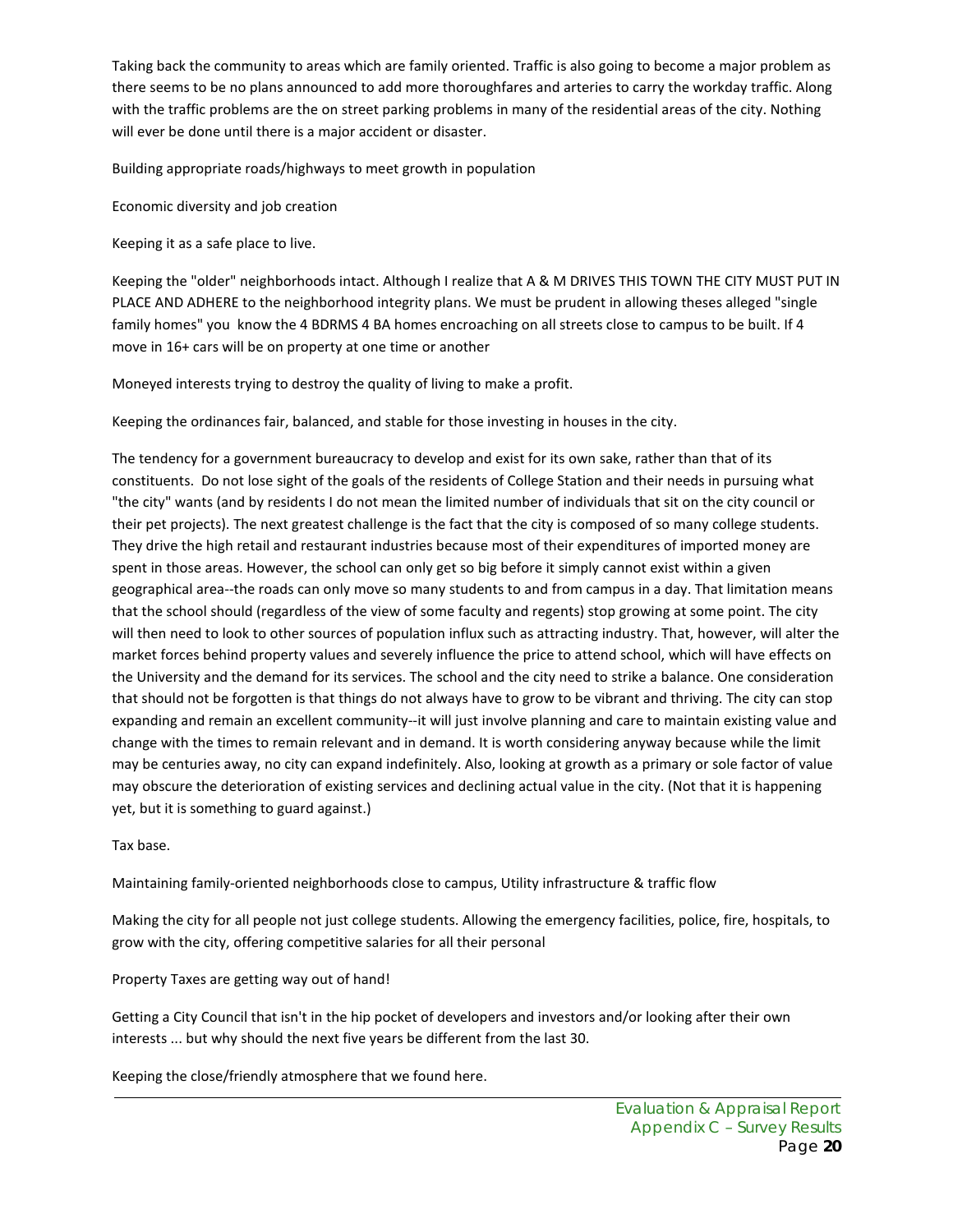The city is growing faster than the road infrastructure. It should not take 30 minutes to drive 5 miles during rush hour. Apartment buildings are being built without adequate road infrastructure and traffic is congested.

The problems I mentioned in my first response regarding student housing and maintenance. I feel my property value is constantly threatened by the lackadaisical attention to the properties around it that are rented out to students.

College Station will not be able to have the kind of quality growth I know everyone wants if it does not deal with the virtual monopoly that Suddenlink Communications has on data access in this area. Another challenge will be to encourage redevelopment of existing older properties both commercial and residential so that they are kept in good condition and do not deteriorate into undesirable areas.

High property taxes, over bearing city government.

Constrained vehicular traffic among/between neighborhoods; requiring highway use to get from one neighborhood to another almost adjoining neighborhood.

Student housing taking over neighborhoods. Note keeping up with existing infrastructure, but getting distracted with expansion south of town.

College Station needs to not overdo it. People move here because they like the city the size that it is. People who want to live in huge metropolitan areas will go to Dallas or Houston. Please do not try to make College Station a big city.

Growth! Planning it well.

Transportation issues (keeping reasonable service levels as we grow)

Socialistic leanings.

Adequately building more public safety to keep pace with population. We are years behind already.

Keeping up with the growth. Need more recreational opportunities to keep tourism dollars in town.

Traffic right around the university is sometimes congested and along Texas. I think that putting in medians on all the streets has created big problems because people make U-turns all the time and this creates hazards. Perhaps it could be looked at, especially along Texas near the University. There must be better ways to allow people to change the direction of travel more easily without having to make U-turns.

# **HOW SHOULD THE GROWING POPULATION BE ACCOMODATED? (Examples include: annexation, redevelopment, infill development, or development of currently undeveloped land.)**

Earth sheltered housing so your lawn is around and on your house, experiments to find out whether green roofs are less apt to be stripped away by storms or the Bernoulli principle can be lowered - an airplane gets lift by the air moving faster over the top of its wing than the bottom, a car stays on the track by doing just the opposite so why can't you tell people the best roofs to use on buildings? Thicker walls could reduce heating and cooling needs by reducing heat radiation and the building code could mandate them as well as better windows. If you are going to try to change anything to accommodate a growing population you have to make it financially worthwhile for developers. They will kick you to the curb if you don't. You can create more land by building man made hills so you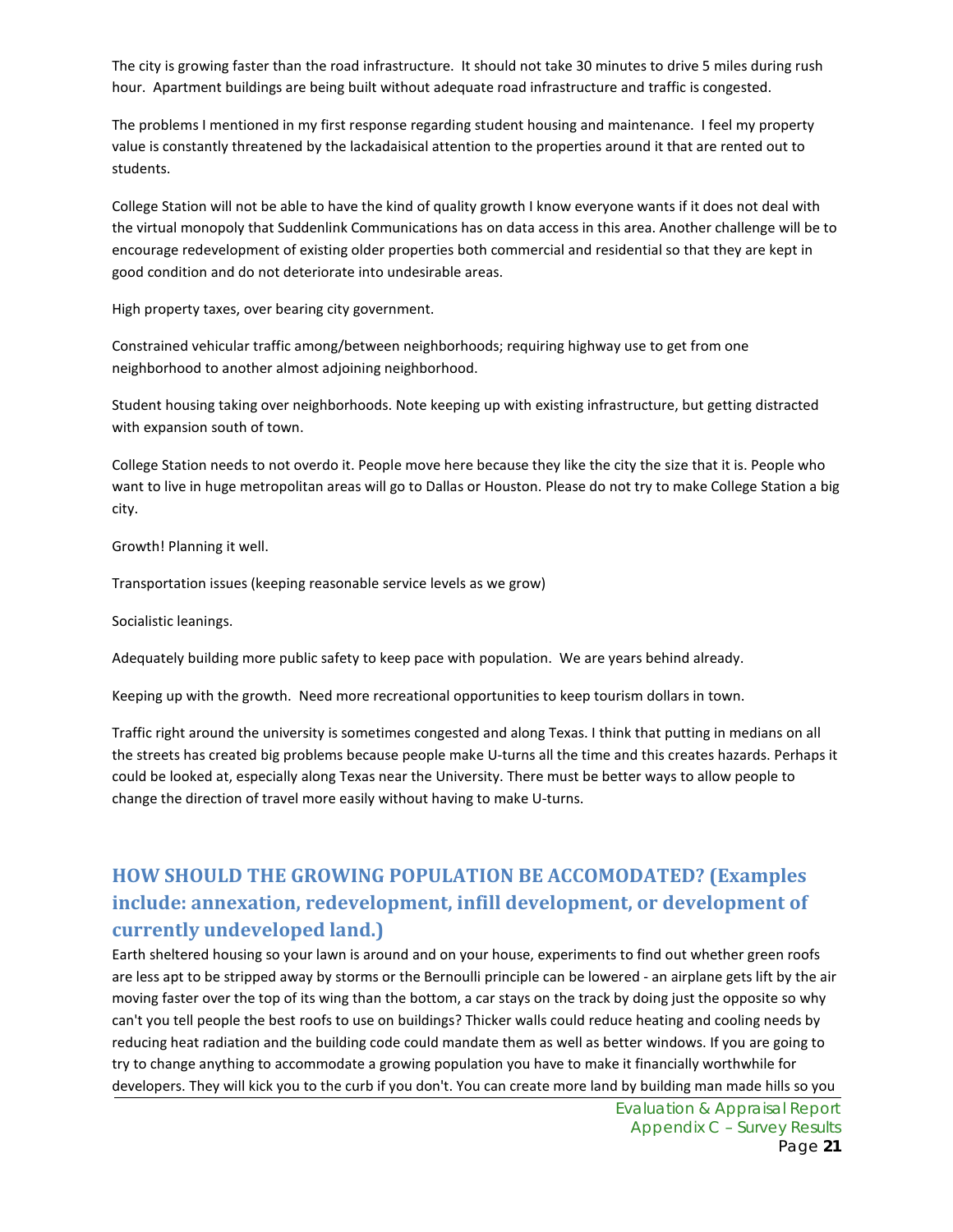have more square feet on which to build - notice Holleman Drive going from Village to Wellborn. Notice the use of drainage and building into the hill and orienting buildings for privacy and so on. Instead of building bad looking dumps that people do not want to permit to dispose of cement and old road and things it can be the base of a hill. Look at how Texas A&M uses the land along George Bush Drive and University.

Currently undeveloped land.

Bigger and nicer athletic complex, other locations around us have much nicer facilities. We need more dining options on the south side of town. We really need a traffic light on William D. Fitch and Victoria where kids are crossing into Castlegate.

Infill development, definitely. Otherwise you're going to have Houston-style sprawl. Tear down ugly old strip malls and make mixed-use developments like the stuff going in at TX & Univ. Turn the cow pastures inside the city limits into either (1) parks or (2) forests or (3) multi-use developments. Oh, and plant food-producing trees rather than useless ornamentals, please. That might help take some of the load off the food banks. And PLEASE stop this nonsense of planting trees in the spring and summer! They are 99% likely to die when you do that! The time to plant trees here is November thru January! (Maybe Oct thru Feb on the outside if you take care of them). Better public transport and alternatives (such as separate, protected bike and pedestrian paths). How about some way for pedestrians and bikes to cross highway 6 in a reasonable, safe manner? Heck, even TX ave is a challenge.

More small housing by bad builders. This type of housing will become run down and hurt the value and quality of the neighborhoods. Bringing in more renters and placing additional burdens on the schools.

Higher density in Northgate area and along Texas with promotion of non-auto-based transport. Trade off higher density housing for parks (with trees) to discourage the creation of endless strip malls and cookie-cutter houses. Think long-term, not short-term: cheap looks cheap and deteriorates quickly. Try to minimize dependence on automobiles and the frustration of driving during peak times.

The pace of population growth will require all the above. It is important that compatible land uses be managed and infrastructure is provided for (i.e. water, sewer, transportation), especially transportation or the City will find itself with bumper to bumper traffic such as Houston.

Do you mean the student population? Why doesn't A&M build dorms?

The development of undeveloped land. TX like space and affordability. Infill and redevelopment is important, but it is costly and does not provide space. There is land all around College Station but the limiting factors are: utilities and land use plan.

In my opinion, this is not a concern. Multi-family dwellings are being constructed at a much faster pace than the population is increasing. These should continue to be built "in addition to" -- not at the expense of, or due to the demolition of -- existing neighborhoods of single-family dwellings.

An area needs to be set up for multi family living and strict code enforcement should me in place. The old sections of town that are going downhill need to be redeveloped for single family homes, not section 8 housing or student housing. Get city utilities in hand and lower the cost, they are not profit centers. Hire more Code enforcement staff and enforce the codes they have on the books. Get shopping carts off the streets and out of the neighborhoods.

Annexation, redevelopment, and infill development.

Build & improve roads east and south to promote development, redevelopment older areas like is being done around Thomas Park area. Redevelop the state street area around north and south of Lincoln Center.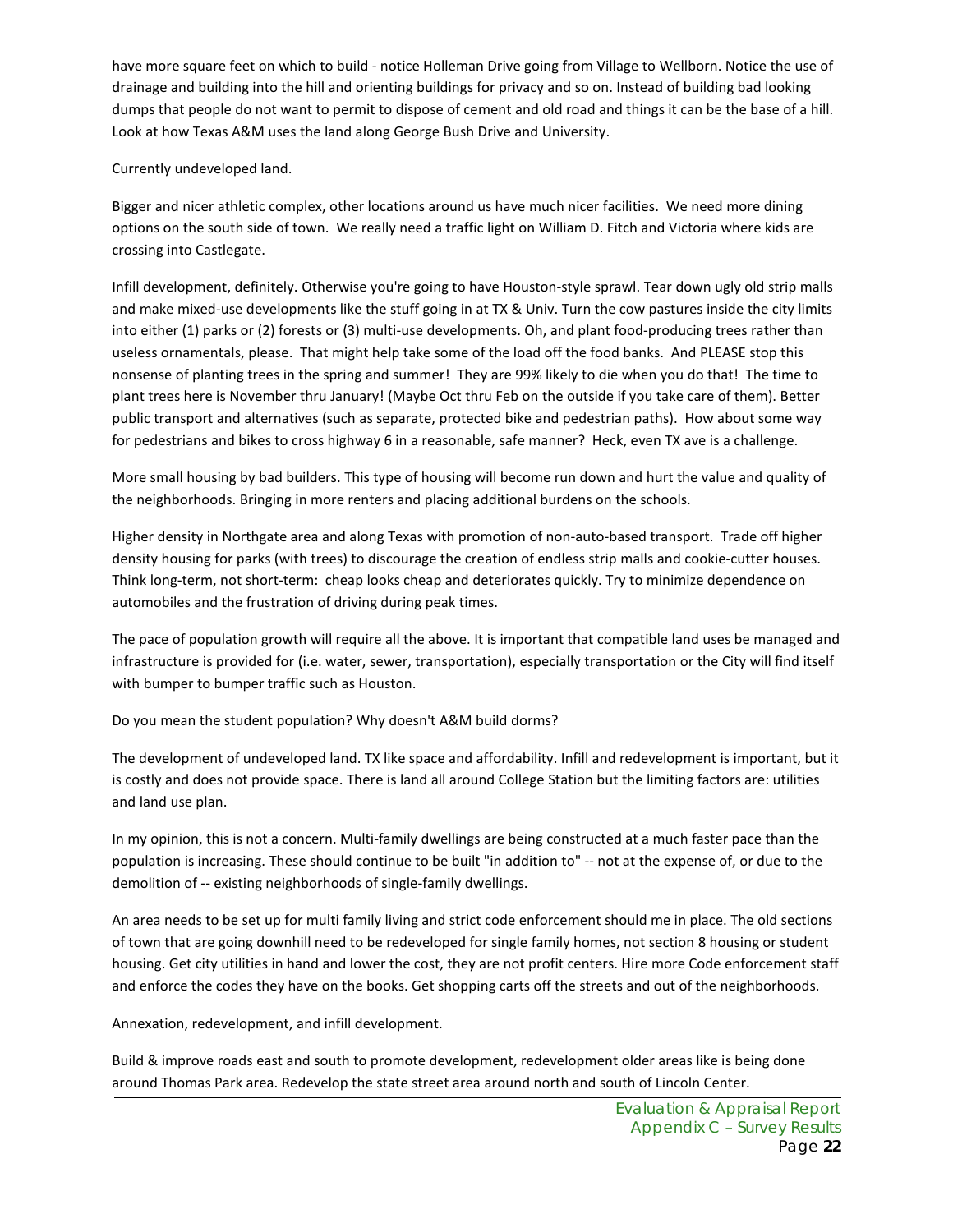Infill and redevelopment preferably, all other types of development generally contribute to urban sprawl. Urban sprawl in turn is costly with all the added infrastructure needed.

Annex so a more natural expansion takes place without government using other options and the city isn't involved unnecessarily.

Redevelopment/development of underdeveloped land of existing property would be the best option. It would allow to rebuild older run down property, improving community image, and also allow more efficient buildings in place (Example, better insulated properties cutting energy cost, and better pluming).

Build student housing UP, not OUT further from the university. Provide student housing/services closer to the university so students aren't forced to have a car to commute long distances or take long bus rides. I haven't used the bus system, but I think it serves students well. Building housing closer in would ease the need for bus and road expansion.

Urban sprawl is a fact of life in Texas but as Houston is seeing with the Heights and fifth ward and others eventually the desire to live close to the city will occur. Future growth needs to be accommodated in all areas. Please keep the comprehensive plan in place to preserve the integrity of the neighborhoods. This will ensure they will still be there when the desire to live closer than 30 minutes away becomes the trend.

The portion of Rock Prairie road between Hwy 6 and William Fitch (US 40) is being expanded/improved; Since the Medical District includes this area, we need to expedite and make this a high priority for development; Simply calling it a Medical District is not enough; Need to make properties along the road ready for commercial development for medical offices; When you look at College Station from up above there is a glaring hole in the middle in terms of development in the Rock prairie rd area between Hwy 6 and Hwy 40; I suspect partly that I because of the landfill that previously existed; Now that the landfill is closed, lets develop this commercially before expanding further out and away.

The city should not continue to expand its geographically boundaries. It should define its boundaries and stick to them. The city is already so spread-out that it is losing its small town charm.

Redevelopment with sensitivity to the neighborhood character. Building more Aggie Shacks is not the answer.

#### I prefer redevelopment.

Redevelopment needs to be of the highest priority. This will help keep the inner city areas desirable places to live which will increase housing values and help with traffic flow. To continually develop raw land at the current rate would not be necessary and yet the tax base could still be increased without that new development.

Whether residential or business locations, people have located and invested based on past and current codes and plans. Hold redevelopment, infill, and undeveloped lands to the same standards as current owners. Respect codes and plans already on the books. With regard to annexation, it seems that developers are building outside the city without regard to city standards...and, just as quickly as they are complete, ask for annexation. And, the city foolishly allows this!

We need first to review all codes related to rental housing -- number of unrelated people in a unit, where notices/fines go (currently to owner, not renters), and make a logical system that encourages renters to maintain their property and behave in a manner expected for the neighborhood -- not just fining the owners and hoping it all works out in the end. Some of the historically underrepresented population neighborhoods have gone entirely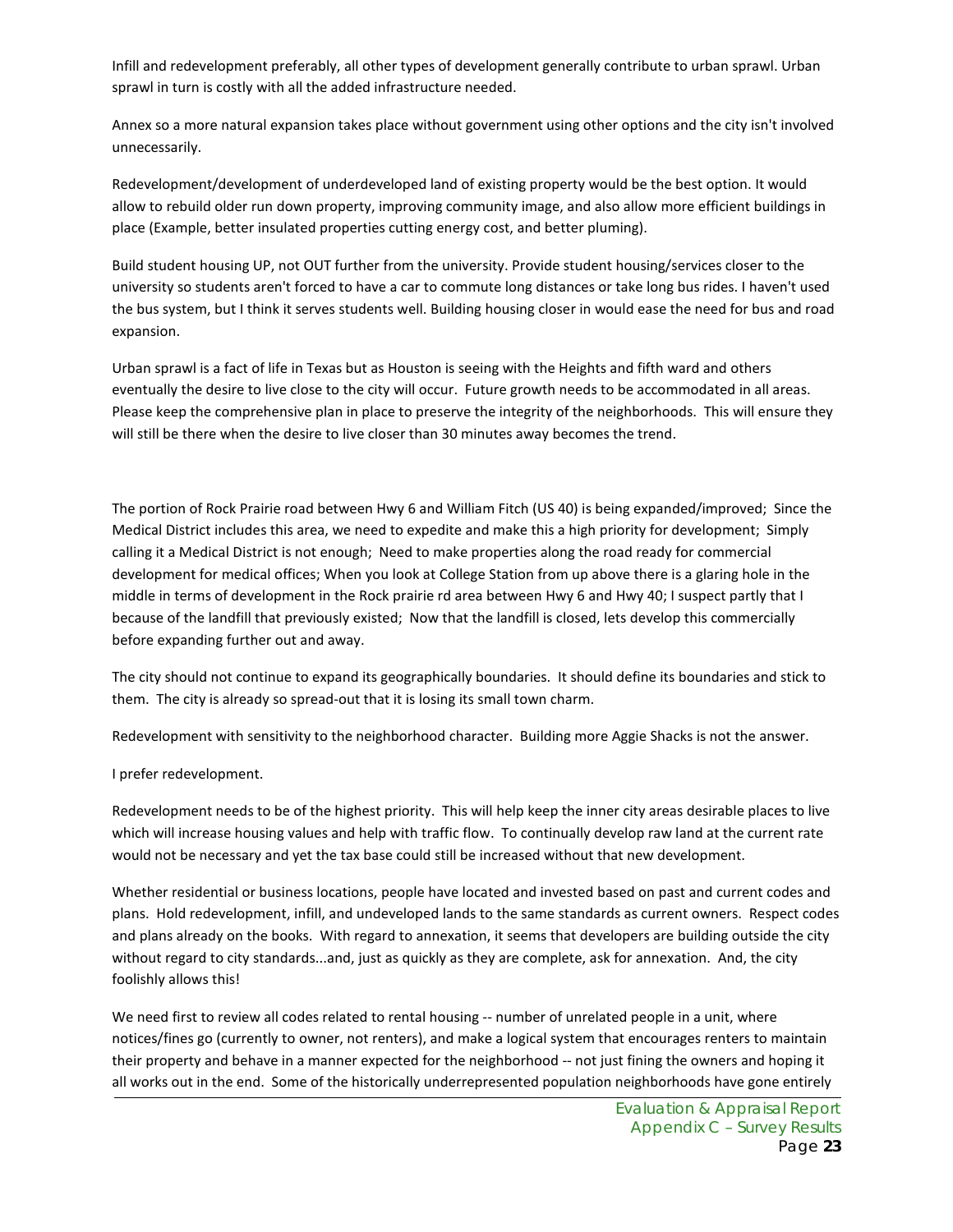to student housing -- it is sad that the city doesn't see the historic neighborhoods as ones to preserve. Annexation is only desirable as it is seen to be so by those being annexed.

Accommodate the traffic a lot better than the ridiculous planning and current strictures in place, stop raising property taxes, and let citizens worry about where they're going to live.

Redevelopment.

Undeveloped land

Current undeveloped land is holding/ conserving water when we get rain. Do not build on swampy land just because we are in a drought. Plan for and practice water conservation. Industrial parks should be on the east or west sides of the extended BCS community.

Annexation should be used only if City gets real serious about providing municipal services in annexed areas. Infill development should only be considered if compatible with surrounding uses. Redevelopment and expansion development will be driven my market with or without City actions. Most permanent of land uses are those set aside for parks, and for roadway system... be sure these are well done because they will serve many, many generations. Truth is, City has only partial control over most land uses; but it can exercise very high degree of control over configuration, continuity, size, and design of land strips set aside for the street/road system.

Population growth with long-term positive impacts should be follow a plan that includes zoning, traffic, and public transportation considerations. Priorities should be first to develop current undeveloped land then annexation. Too much of current development seems haphazard.

Only with single family homes and QUALITY businesses coming in to support the growth.

I have no idea about this stuff! Sorry.

Development of currently undeveloped land as long as some of the trees are left.

Redevelopment, and development of undeveloped land. There are a lot of developed and undeveloped properties in College Station; and around the University; that have fallen in disrepair and are borded up. Not only does this give a negative image to a growing and thriving community, it tends to harbor unhealthy and potentially criminal elements.

#### Annexation

Annexation poses lots of problem with utilities and over commitment of city resources.

Redevelopment of older structures and sites into new/renovated locations for businesses, housing, etc.

Focus in on schools and quality of education, clearing out/redeveloping property that has been left unattended, potential annexation of surrounding communities.

Maybe we shouldn't encourage more growth! Growth isn't everything! It certainly brings on more problems. How about some serious thoughts on the future requirements for all this growth-for-growth's-sake!

Development of undeveloped land would be my first vote. Also, allowing for rezoning of some areas if needed.

Good balance and strict on building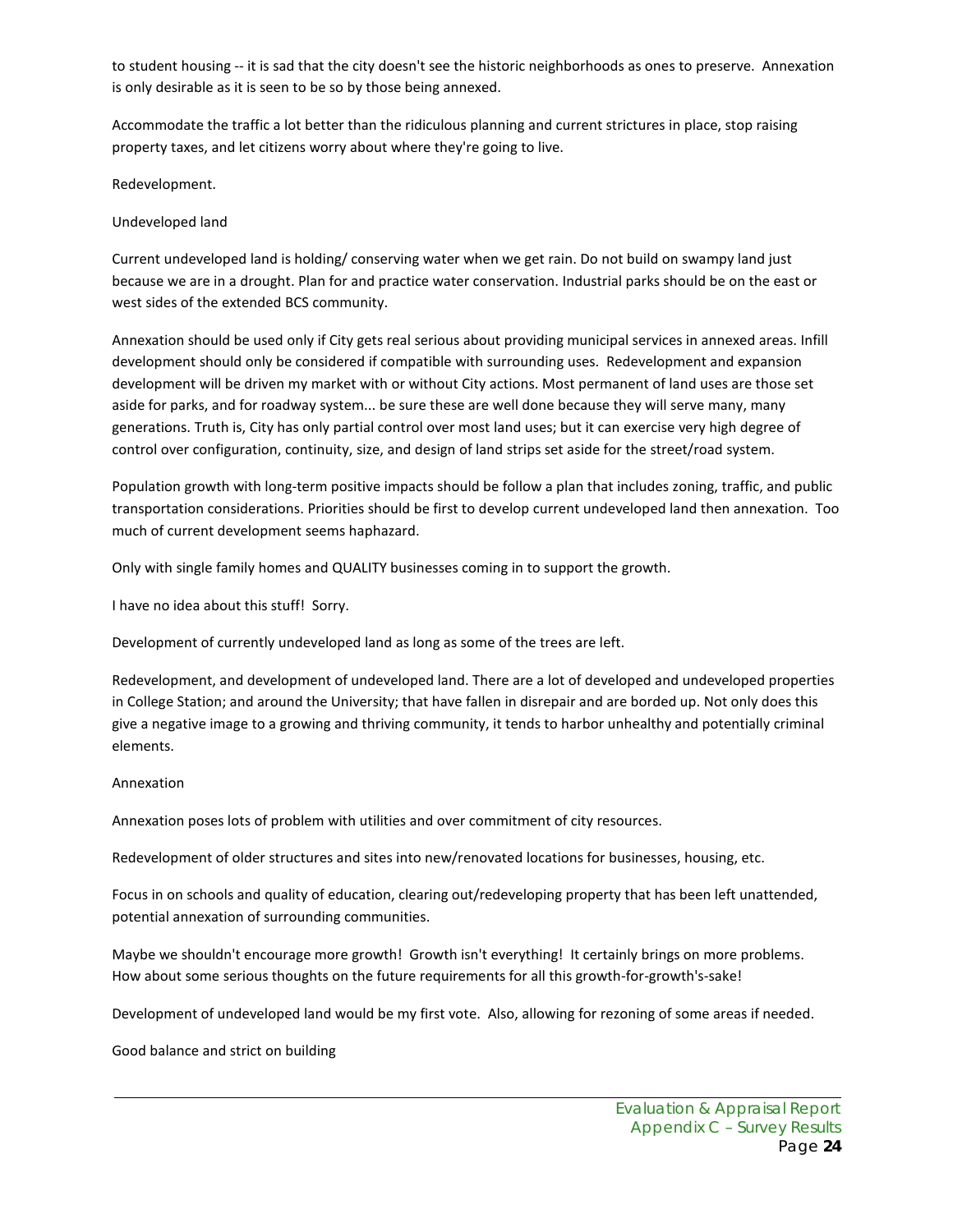annexation, MUD districts, expand the Comp Land use plan to where more land is available for moderately priced housing--not everyone can afford 1+ acres and a \$350,000+ house. the average home price in BCS is \$190,000. Allow development for that product.

Lower the friction for private enterprise to address market needs. MMD, MUD, economic development agreements as examples.

Currently undeveloped land.

Any means necessary to improve the overall feel of town. Do away with the community housing projects that increase crime in our town.

Listen to the people who could be annexed by the city. I really feel like the residents of Wellborn were not listened to by the city council. Use some of the undeveloped lands for more parks and greenbelts.

All of the above

Annexation and redevelopment.

All of the above, is this a trick question.

Development of undeveloped land and annexation. Infill development should fit into the current development. College Station is losing its individuality. Mixed use needs to be encouraged. Using some creativity in subdivisions can help CS not look ugly.

How about taking care of what you have - stop annexing other areas and stop letting so many stinking apartments be built.

Use of undeveloped land and areas that are vacant appearing.. like the shopping center on SW parkway and Texas Ave.

A overwalk for students at A&M Consolidated that is OVER 2818 Parkway.

Upscale redevelopment and infill with great transportation to TAMU events and to shopping, restaurants, theaters. More hotels will come...plan for them to be further from campus and make them offer or "tax them" with greater transportation solutions to campus.

Have stricter codes and make people adhere to them.

Continue developing land around the city borders that is available.

Any of the above when it appears applicable

See message below for developers re: attraction of retirees.

It should be accommodated in several ways. Families moving to the area look at older housing and the congestion caused by parking problems, unkempt yards and lack of landscaping etc and want to settle in an area where there is less, thus the new subdivisions...hoping for peace and quiet. If the city could improve the infrastructure of the older areas, this might entice families to move there. There is too much of the older part of C.S. which will become slum areas unless the city steps up now to offer incentives to revitalize the areas. By this I DO NOT mean tear everything down to build more student housing. All construction near the University seems to be student oriented. Several of the older areas have schools in which the majority of the students are bused there. Few families live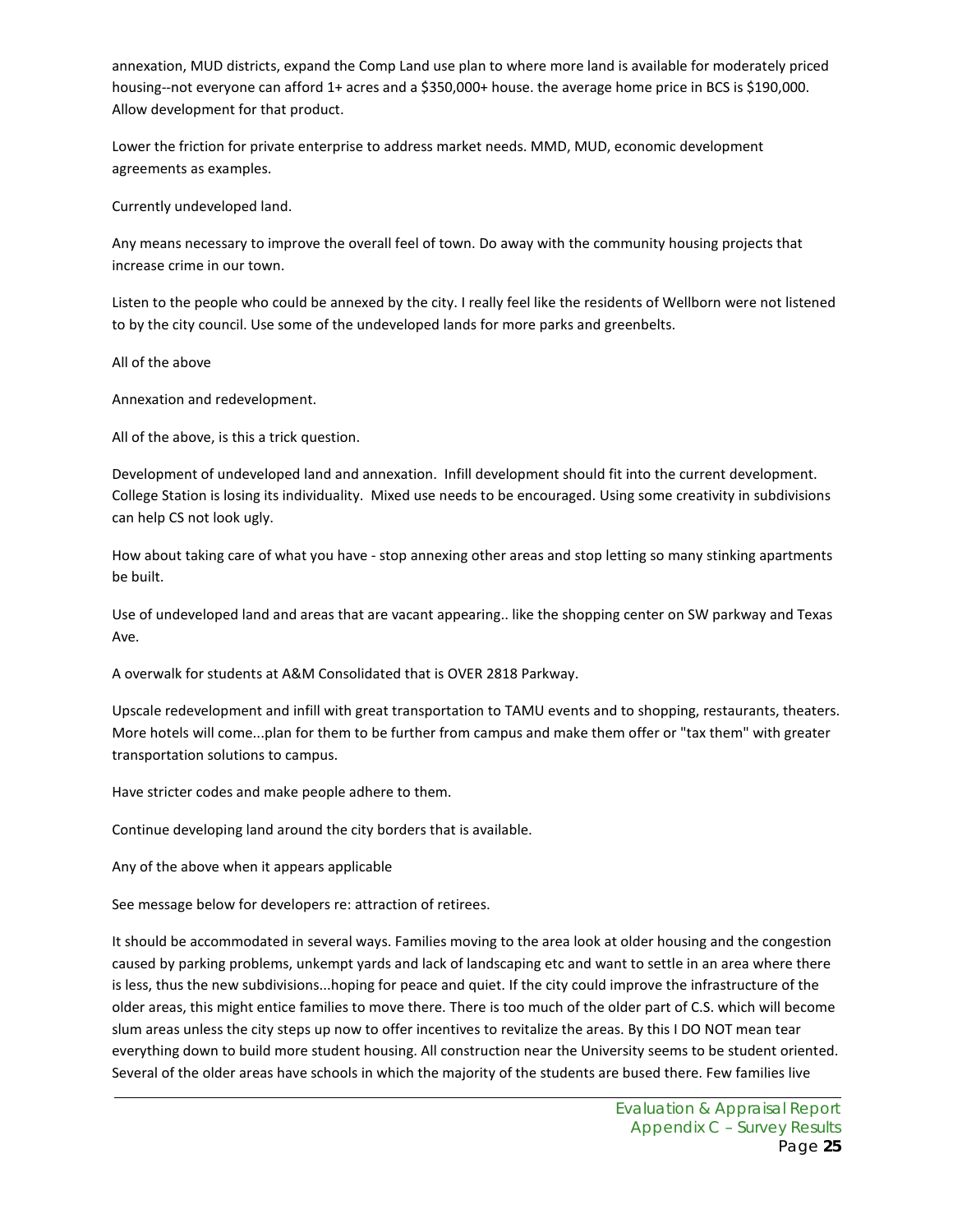near so their children can walk to school since student rentals have taken over the areas around the schools. Let's put incentives to make these areas inviting so the children can walk safely to school.

Redevelopment. Development of undeveloped land.

Free space development (parks and athletic complexes) to encourage tournaments and public benefit.

#### Development of currently undeveloped land

Redevelopment of older run down properties should be encouraged of new construction. CS has done better than some other places I have lived. However there are still run down retail areas and housing. Run down retail area with unused spaced reduce property values and drive business out of the neighboring areas. Run down apartments are turned into low income housing that lead to more crime and less productive citizens.

We have plenty of room to grow. This is not a problem. The developers, with their influence and uninhibited desire for making money, need to be controlled.

Annexation

The city should look to redevelopment and infill development first. After that, let the people live outside of the city. I do not understand the pathological need cities have to have people live within their limits. Wellborn is a good example--why not allow residents to live in another community adjacent to College Station without annexing them? They can provide their own services, or contract with the city for them independently. If the tax revenue of the city cannot support the current size and expenditures, and annexation is sought to increase revenue, then there will be problems when the city also begins realizing the increased expenses of the annexed area--there still won't be enough money. If the thought is that they are driving into the city and using city services, well that is nothing unique or different from any other city. The taxes on the businesses and other things they come into the city to use should account for that. Constant annexation and expansion of city limits just for the sake of a bigger city with more people within the boundaries is absurd, and thinking that they are all better off for being in the city is arrogant.

#### Unsure

Redevelopment helps keep areas from becoming blighted. Developing undeveloped land leads to loss of open spaces, and causes many environmental problems, often overlooked in the zeal to expand.

All residents should have to pay something for their housing etc...no free rides...

Property should be annexed but developments should not be permitted unless adequate roads, water, sewer, and gas lines are put in first. The overall impact on traffic flows throughout the city and outer areas should be considered and limitations fixed before permits are given. No annexation should be done without resources to put in the complete infrastructure.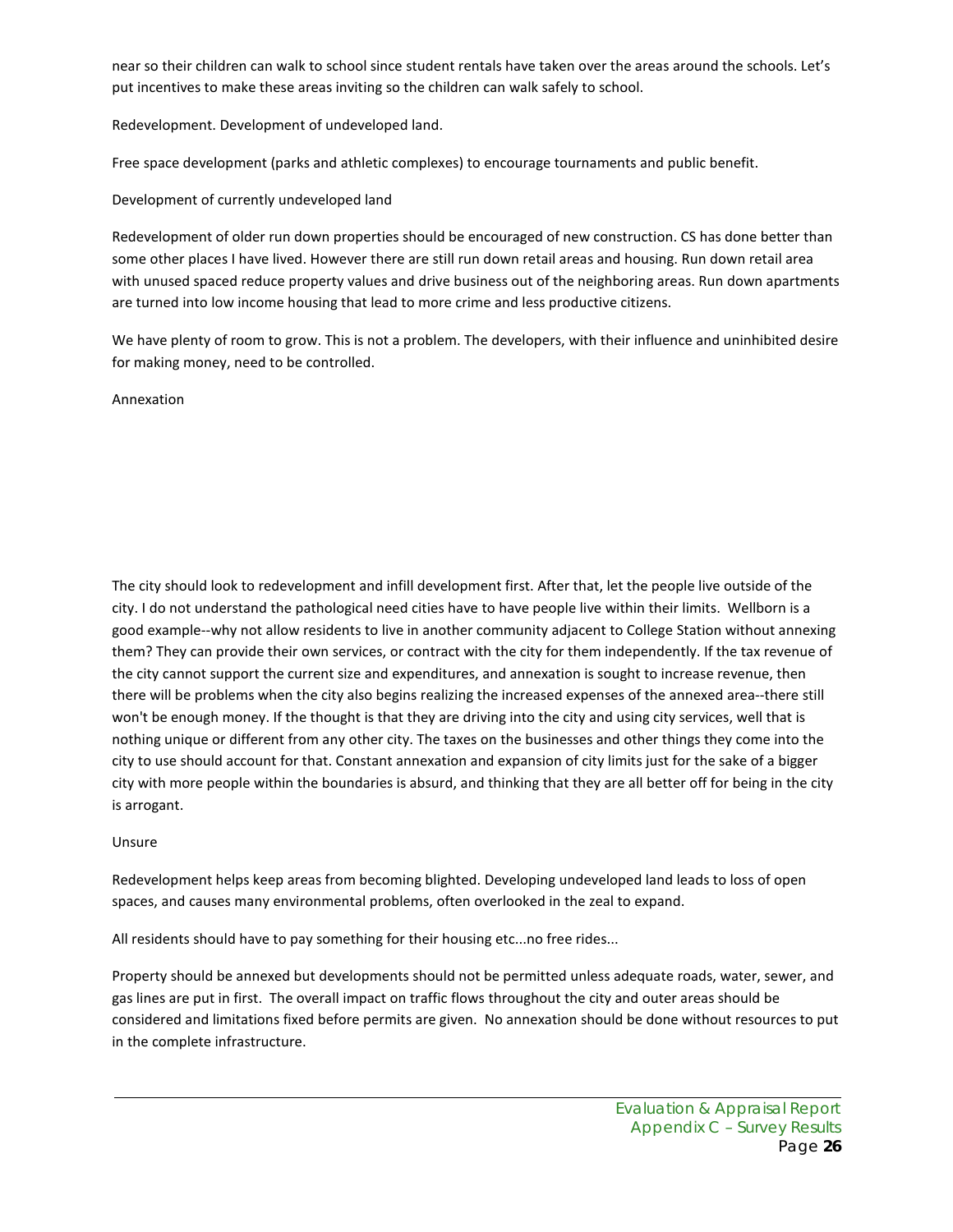It may not be practical but a designation of certain areas for student housing would be a positive move so that they are not sprinkled through single family residential areas.

Urban sprawl is an ongoing nationwide problem. Encouraging infill and redevelopment (tax abatement or some other incentives) will help to slow the inevitable moving to the ""easy to build on"" undeveloped areas. Encouraging mixed-use developments and not just having the typical retail center on every corner. Sooner or later they all look crappy. With the sprawl issue come transportation issues, before we know it we will be looking at mass transit.

The growing population will be accommodated primarily by private interests. Hopefully the city will not muck it up too much and will be able to provide police, fire and garbage services

Development that is less dependent on individual automobile transportation, including closer proximity between housing and businesses.

Join forces with Bryan. Why do it alone.

Annexation should be limited to places that wish to be annexed. Development of currently undeveloped land should also not be overdone. Keep some of the greenbelts that make this area nice. Please do something to rein in the amount of overbuilding that is going on.

First, infill development not expansion.

Focus on infill, greenfield, and redevelopment. Annex only as needed.

Redevelopment of existing run down areas, old apartment complexes and section 8 housing.

It is important to keep a "town-like" feel in College Station. Students like the opportunity to live in a house and creating apartments everywhere does not allow students who live in these situations to adjust to an adult life where you experience an adult-like way of living.. getting the mail in a real mailbox, paying rent to a land lord, changing your own air filters, mowing your lawn, etc. While I realize that these are challenges for students, they are practical skills and allow one to assume more responsibility, so I like giving the students areas such as the Historic South District. It is good for students be able to live in these older, cheaper houses where they can afford the cost of living.

#### **ADDITIONAL COMMENTS:**

Have you made every part of the city an area you would want to live in?

I would love to be able to ride my bicycle to work, but have had enough close encounters I'm afraid to do so, except at "off" times when there isn't much traffic. Visited Boulder, CO last year - PARADISE. That is the way to do bike lanes. I know there is a very vocal bike club in town that is big on "share the road" and "bikes belong on the road." They don't speak for all of us. I'd like more separation between myself and aggressive jerks in multi-ton pickups.

We have lived in 29 areas in the US. College Station is special ... lets keep it that way.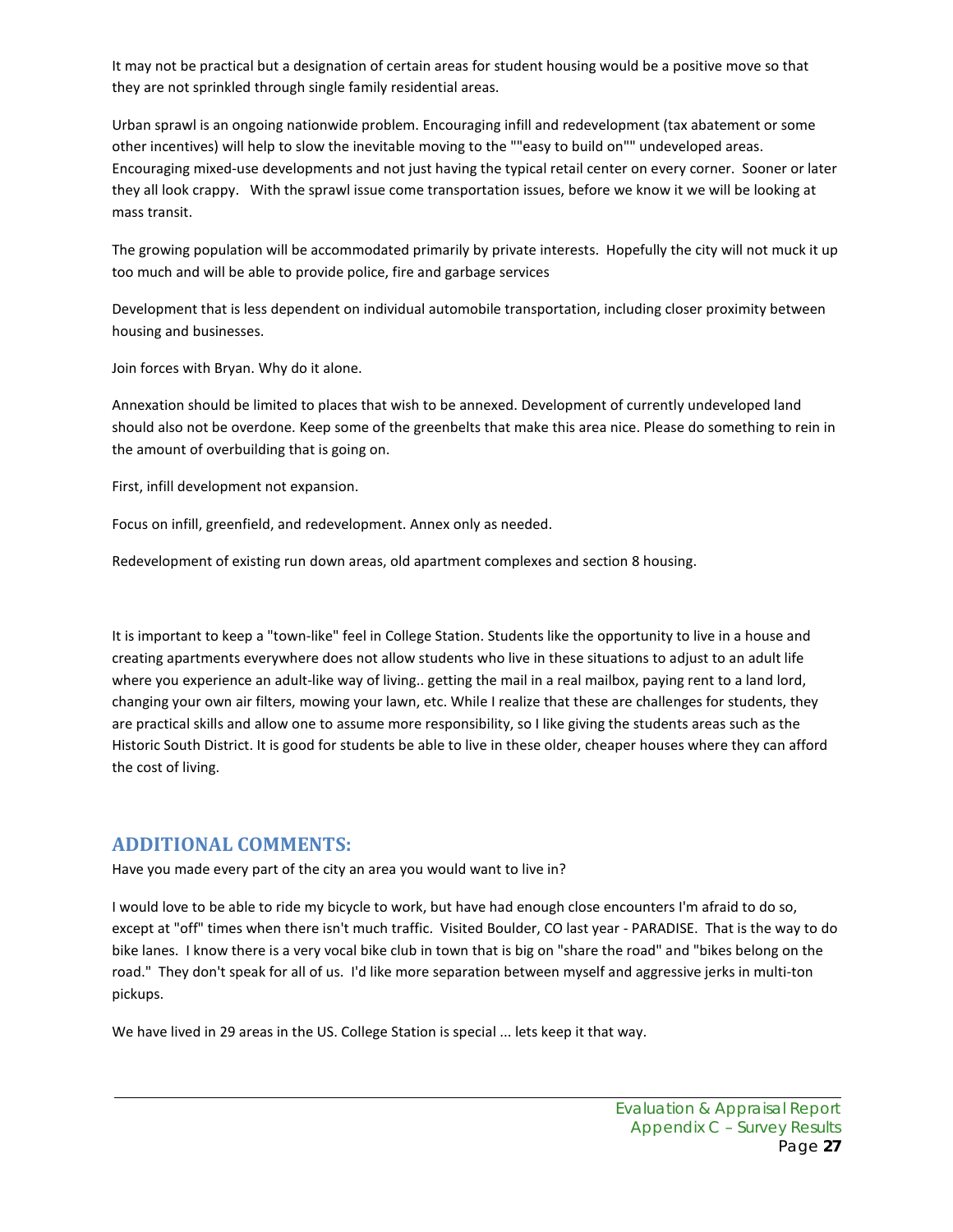Just as CSISD tries to ensure than none of our elementary schools has such a high rate of low-income students that it is seen as a poor (and thus bad school), so too should the city by codes and enforcement try to prevent the decline of family-based neighborhoods into student suburbs.

The reputation of our City Council members is rapidly declining. The perception now is they care ONLY about the desires of real estate developers.

Tell the city council to get off its high horse and work as a community team and not a special interest team!

Someone tell the Council it is OK to raise taxes to build infrastructure and a Conference Center.

The Texas T-Bone for High Speed Rail (HSR) is not something that College Station can afford to loose. I believe that the city should include plans for it within their comp plan, we need to let decision makers know that College Station is serious about HSR. The comp plan needs to address how it will accommodate the growth created by an HSR stop in College Station. Specifically it needs to address public transportation corridors where Bus Rapid Transit or tram lines will go and then focus growth on those corridors. We may not have those types of transit today, but in order for them to be efficient in the future we must plan for them today. Doing so will lower those costs in the future as well as increase the support for it when it comes time to develop that transit infrastructure.

(1) Keep a strong police force to keep crime low so families and neighborhoods can have more peaceful lives. (2) Strictly enforce our laws and use the fullest punishment on the books for those who break our laws. (3) Keep drugs out of our city and protect or children so they can play and grow up without being afraid to be outside alone in their neighborhoods. (4) Encourage and support neighborhood associations.

Thank you for taking the time to invite people to the open house to discuss issues, and providing this survey.

Thanks for all you do.

College Station needs to make jobs and growth a top priority; Its a sina quo non. Everything else will follow if the city has an economic base and facilities that don't just solely rely on Texas A&M. Right now, as a (multiple) business owner, I have elected to locate 2 new businesses in Bryan because the planners were much more accommodating to encourage new business; There are too many developmental roadblocks in City Hall at the moment.

Continued geographic growth will harm the city in the long run. It is already on the road to losing the small town charm that made it famous. Growth in the county does not mean the city must expand its borders. How big do you want to city to be?? Why don't we have a define boundary and concentrate on making that defined city the best it can be - instead of using our limited resources to expand and expand? I'd be happy to volunteer for a committee looking at future growth issues, to include a new natatorium. Karl Kehrberg, 9210 Stonebrook Dr, College Station, TX 77845.

I hate to sound defeatist but I don't know that the citizens are heard over the developers.

I feel the rapid development of South College Station has not been adequately planned. The roads such as Greens Prairie barely support the traffic now much less once the new neighborhoods are completed. The placement of the 9th elementary is of concern since it will draw all traffic to a small area between Greens Prairie Elem, Forest Ridge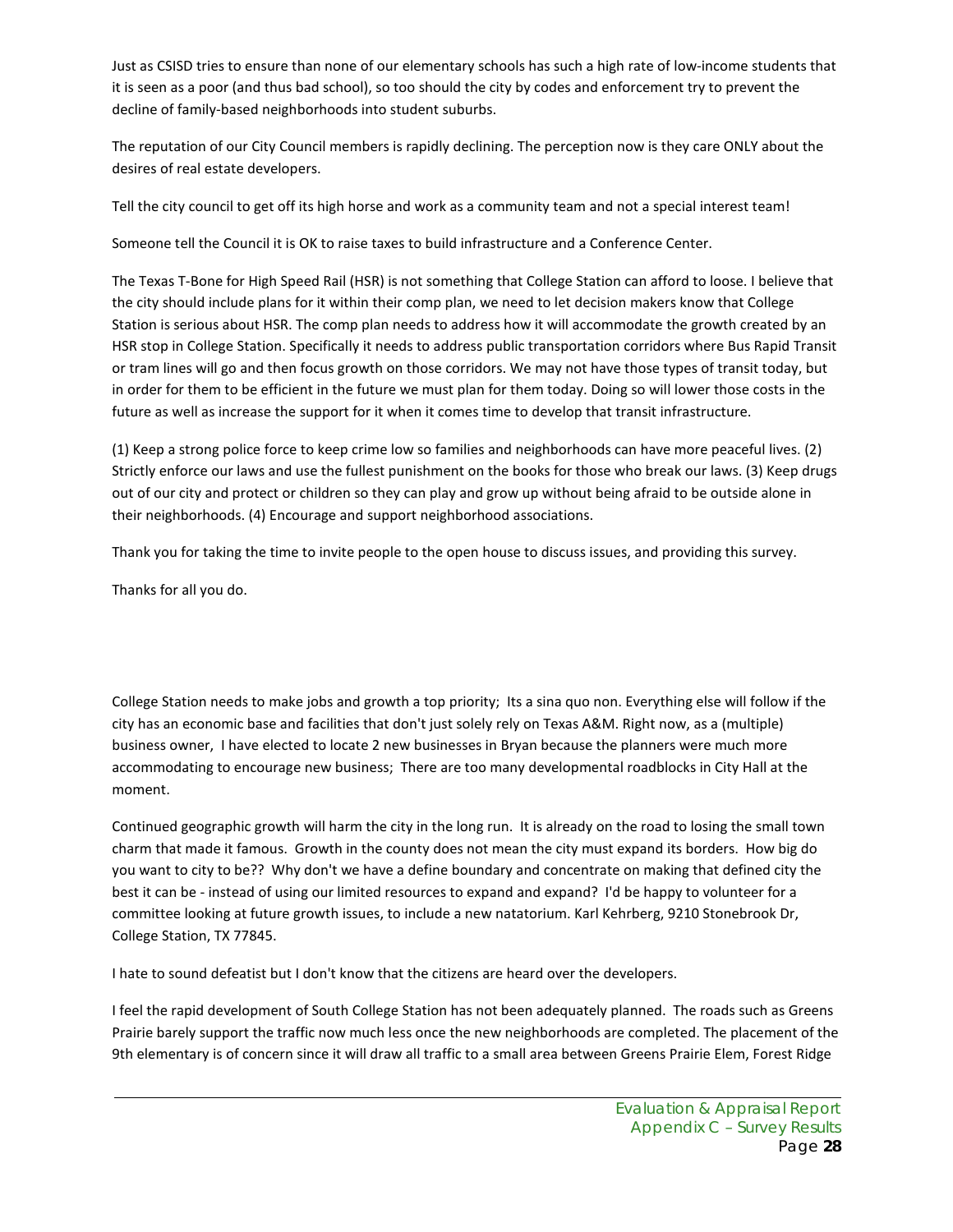Elem and the new one. Building the school further south and drawing traffic that direction (from developments such as Saddlecreek) would seem more reasonable.

Thankfully, College Station is a city with no deteriorating "downtown." Housing and commerce are conveniently located across the city and growth has been slow and deliberate. With the rapid acceleration of the process, some of the things that have guided city leaders of the past may be disregarded in the future, unfortunately, because city department heads and management staff are here for the short term...not with the intention of deep roots, sadly.

The city needs to create and maintain easy ways for neighborhoods to "talk to the city". I know we have a neighborhood coordinator, but what if there was a city staff person who was named a liaison for each neighborhood? Those in the planning office, perhaps? Then, we might be able to get information from them that impacts our neighborhoods in a timely manner because they are 'assigned" to us to help us with communication with the city. Or, do you have a listserv to which we can subscribe to get updates about what the city is doing? I can't peruse the website daily -- I would happily scan a weekly e-mail with key news in it.

The only reason I live in College Station and not Bryan is because the schools in College Station are superior to Bryan's, though the case could be made that, since this doesn't even begin to resemble the College Station I grew up in, I don't really live in College Station either. The only proof that I have that this is the same city is that my mailing address says so. There is no culture. No theatre, no art. The only thing artistic in College Station is the Arts Council office, but everything they do is in Bryan. Three priority choices above are not adequate. I have my needs and the community has its needs. Rent is too high, utilities are too high- those are personal needs. Lack of integrity, arts, and decent traffic planning are community needs and are as important.

Need to get more feedback from citizenry and show you listen to them. More town hall meetings to hear the concerns of individual home owners and small business owners, similar to those meetings surrounding the possible Wal-Mart superstore at Rock Prairie when the existing Wal-Mart had adjacent property to provide for that development of a superstore. That transition went fairly smoothly and people felt you listened.

Feel there's a need to organize a city wide dept. for neighborhood integrity.

Start thinking of roadways as a land use, because they are. Start planning for high-capacity road system nodes (intersections and interchanges) then include them, and links between them in master plan. High capacity roadway nodes will include dual left turn lanes (not to be confused with two-way "chicken" lanes), raised nontraversable medians, and long right turn deceleration lanes with channelized right turns at locations likely to be signalized. Without such nodes, capacity of links between nodes cannot be well utilized. Avoid limitations as at Texas & University, Texas & G Bush, Texas & SW Parkway, Texas & Holliman (what a mess), Texas and 2818 ... most are nodes lacking the capacity to well serve the links feeding them; most present long-term limitations that will aggravate mobility and safety for generations to come. Well planned nodes will have ROW space for dual lefts (30-ft medians) & right turn lanes, even if not constructed at the outset. For example try to picture retro-fitting dual lefts on all four approaches at Texas & SW Parkway. The roadway land use is very undersized. Right of Way on SW Parkway is same at node as on its links, oops!

The city needs to do a better job of convincing investors that while on paper it may look like we cannot support certain businesses, in fact we can and families and retirees are clamoring for it. Also that a lot of the college students these days actually have money to spend.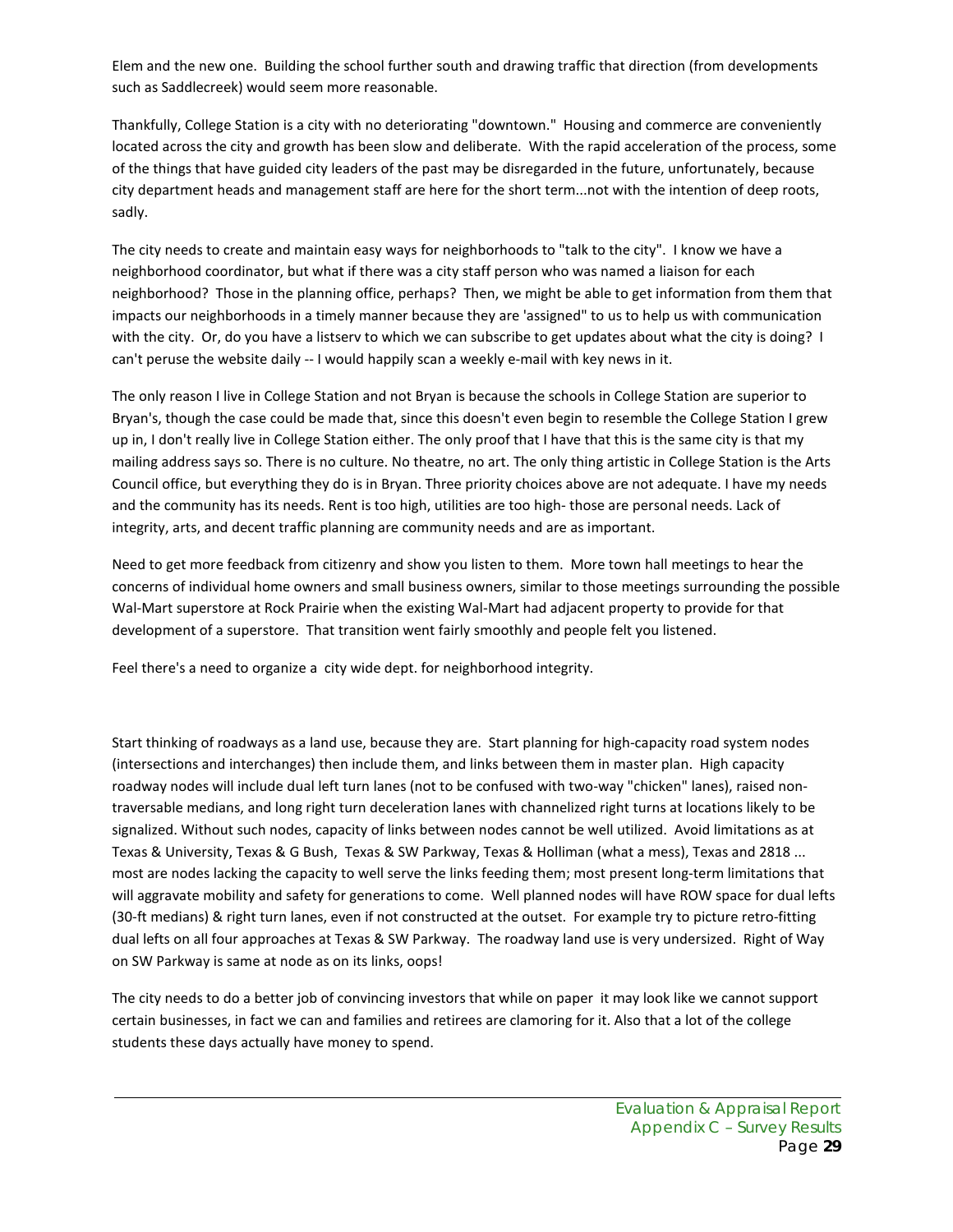I don't think the police patrol the housing areas enough. I have lived where I live for 8 years and all the folks speed through the streets. We have 2 cut-through streets where the speed limit is 35 on one and 30 on the other. Very few people pay any attention to the speed they are driving. The few times I have seen police officers on them was on a Sunday afternoon or 3 in the afternoon. Never at 5:30 p.m. of 8:00 a.m.

#### Thank you for asking :-)

I enjoy living in College Station and would like to see more local restaurants and businesses opened up, and less chain restaurants.

College Station is doing a good job. The staff and council is much more business friendly as well as consumer friendly/customer service oriented. Must keep on this tract.

Stop building low income houses in areas that they don't fit in. It doesn't work and it's a waste of money.

Protect existing residents, support neighborhoods, focus cannot solely be on businesses while letting regular folks suffer.

Overall I enjoy living in College Station but the internet infrastructure is key to growth. The cable company has a strangle hold on internet and they have slow and unreliable service. We need to compete for Blinn college expansion by giving them City land.

Appreciate that someone is surely trying to do the right thing - although my observations as a resident that returned to the area about 8 years ago tend to make me think people like to ""play politics"" and think about their own self-interest not what would be good for the whole city.

I am new to the area and concerned with the safety of the students. I drive 2818 twice a day and have witnessed several accidents near and around the high school. I see students cross at the crosswalks, however, it would enhance safety by considering a overwalk. I'm not sure if this idea has been considered but why wait until a person is injured or killed.

Reach out to former students since so many are choosing to move back to Aggieland. They have been incredibly successful in their businesses and can become involved in making College Station and "Aggieland" the best place to live. They want to meet other former student and what better way than to have a purpose. When we were here in the 60's, 70's, 80's...College Station was "Aggieland". Efficient Event Transportation via limos, buses, carpools etc. could help with traffic issues that will become horrific problems. They too like to drink and have a good time, so transportation with sober drivers will help.

Don't give rich developers advantages like free land.

The city seriously needs to look at how once residential neighborhoods are being changed to streets full of rental properties. Allowing four unrelated people to live in a single family home is designating it for student rental and not family residences. That number should be lowered to two or three. And a change in current requirements that would limit the number of rental properties in residential areas is much needed to stop this ongoing deterioration of family neighborhoods, especially in the older neighborhoods around campus.